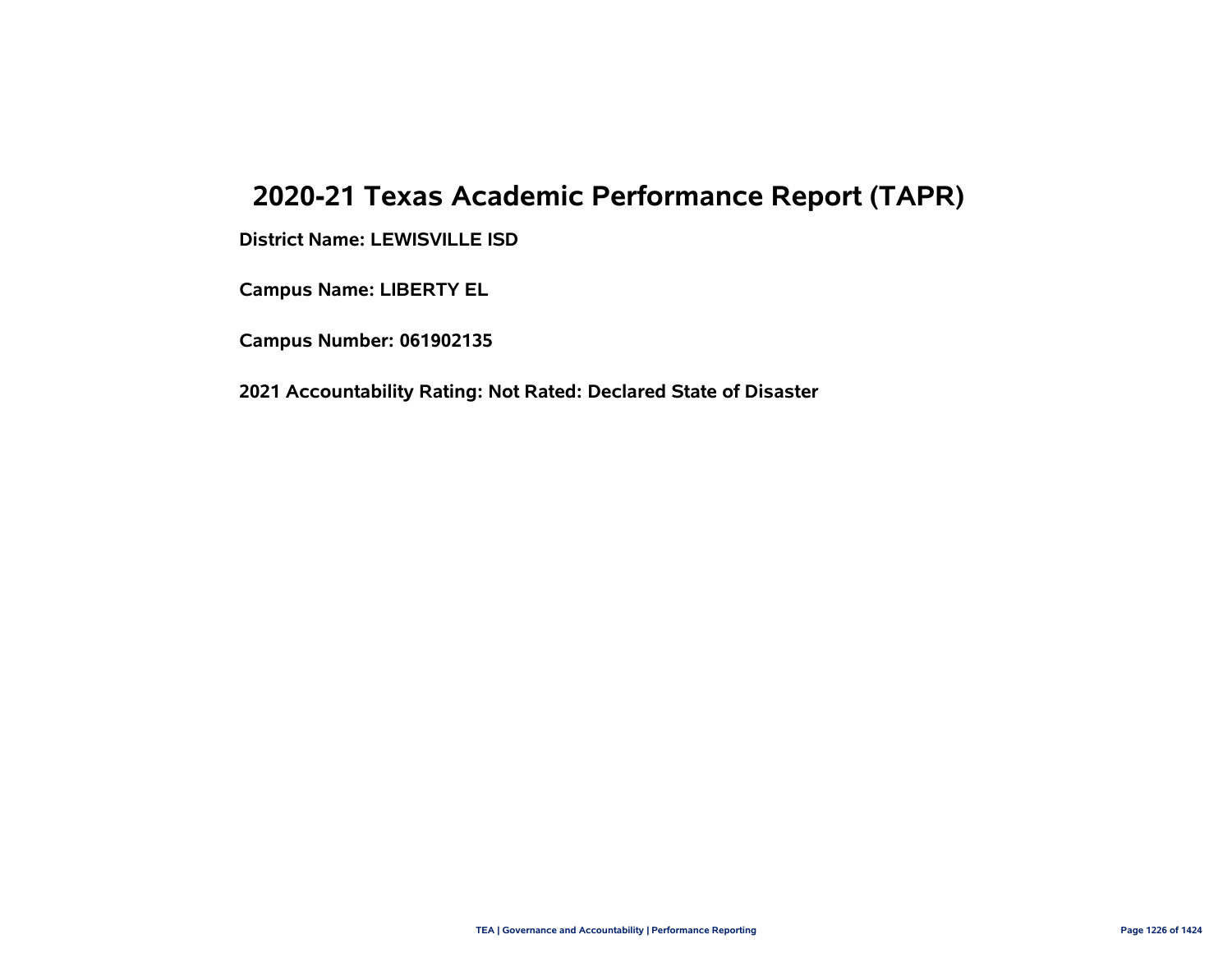**This page is intentionally blank.**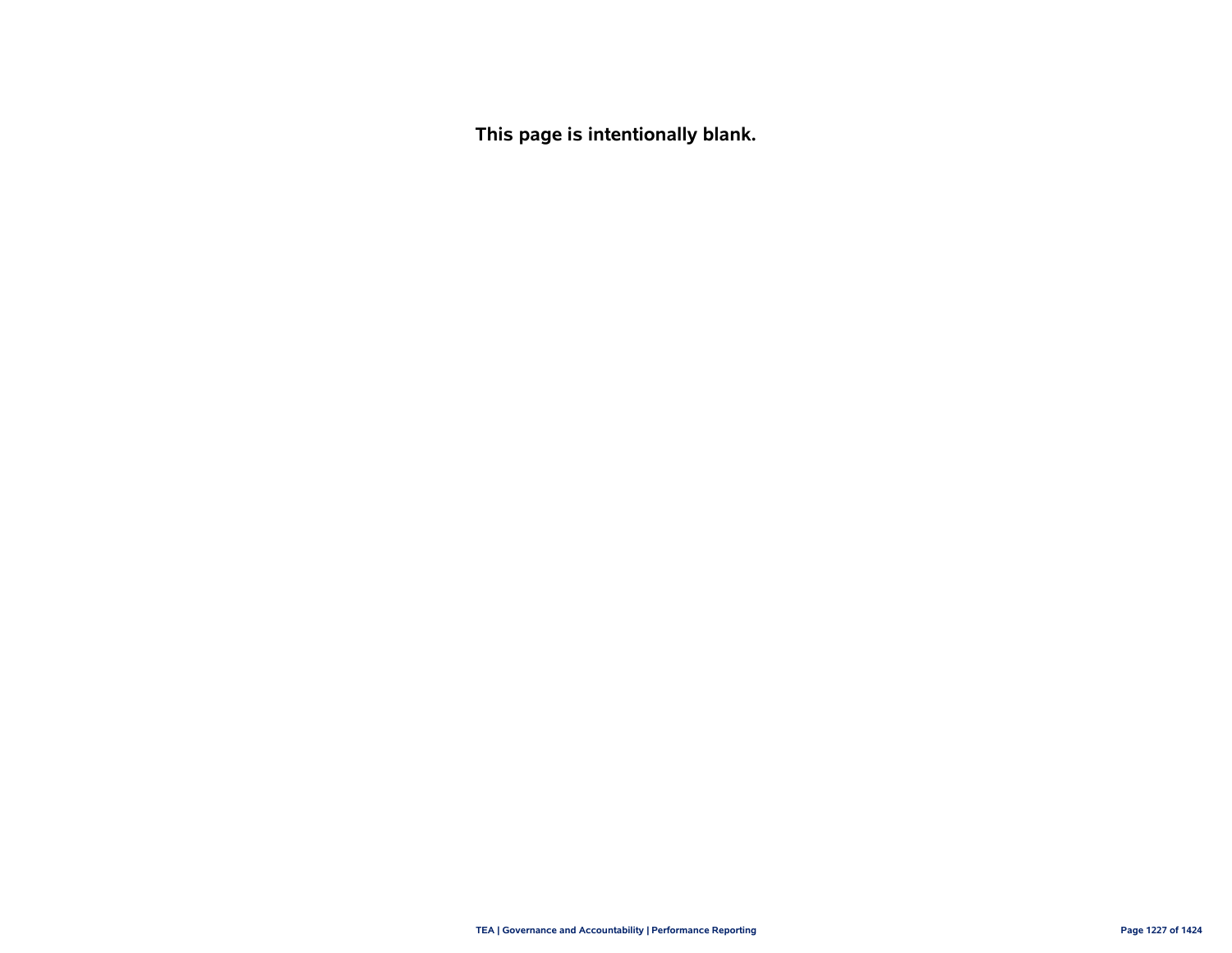|                                       |               |     |     |     |                                                                         |        |          |                 |         |                | Two         |                |                          |       | Non-                             |        | EB/EL<br>(Current                                                                                                                     |
|---------------------------------------|---------------|-----|-----|-----|-------------------------------------------------------------------------|--------|----------|-----------------|---------|----------------|-------------|----------------|--------------------------|-------|----------------------------------|--------|---------------------------------------------------------------------------------------------------------------------------------------|
|                                       |               |     |     |     |                                                                         |        |          |                 |         |                | or          | <b>Special</b> |                          |       | <b>Special Continu- Continu-</b> |        | $\&$                                                                                                                                  |
|                                       | <b>School</b> |     |     |     | <b>African</b>                                                          |        |          | <b>American</b> |         | Pacific        | <b>More</b> | Ed             | Ed                       | ously | ously                            | Econ   | Year State District Campus American Hispanic White Indian Asian Islander Races (Current) (Former) Enrolled Enrolled Disady Monitored) |
|                                       |               |     |     |     | STAAR Performance Rates by Tested Grade, Subject, and Performance Level |        |          |                 |         |                |             |                |                          |       |                                  |        |                                                                                                                                       |
| <b>Grade 3 Reading</b>                |               |     |     |     |                                                                         |        |          |                 |         |                |             |                |                          |       |                                  |        |                                                                                                                                       |
| At Approaches Grade Level or<br>Above | 2021          | 67% | 76% | 99% | $\ast$                                                                  |        | $*100\%$ |                 | $-100%$ |                | $\ast$      | 89%            | $\ast$                   | 98%   | 100%                             |        |                                                                                                                                       |
|                                       | 2019          | 76% | 80% | 93% | $\blacksquare$                                                          | 100%   | 88%      |                 | * 100%  | - 1            | 100%        | 69%            | $\ast$                   | 91%   | 100%                             | $\ast$ | 80%                                                                                                                                   |
| At Meets Grade Level or Above         | 2021          | 39% | 50% | 85% | $\ast$                                                                  | $\ast$ | 83%      |                 | 94%     | $\ast$         | $\ast$      | 44%            | $\ast$                   | 82%   | 100%                             | $\ast$ | $\ast$                                                                                                                                |
|                                       | 2019          | 45% | 50% | 72% | $\overline{a}$                                                          | 60%    | 74%      | *               | 70%     | $\blacksquare$ | 67%         | 38%            | $\ast$                   | 72%   | 72%                              | $\ast$ | 20%                                                                                                                                   |
| At Masters Grade Level                | 2021          | 19% | 28% | 52% | $\ast$                                                                  | $\ast$ | 55%      |                 | 53%     | $\ast$         | $\ast$      | 11%            | $\pmb{\ast}$             | 47%   | 75%                              | $\ast$ | $\ast$                                                                                                                                |
|                                       | 2019          | 27% | 34% | 56% |                                                                         | 60%    | 56%      | $\ast$          | 57%     | $\blacksquare$ | 33%         | 38%            | $\ast$                   | 54%   | 61%                              | $\ast$ | 0%                                                                                                                                    |
| <b>Grade 3 Mathematics</b>            |               |     |     |     |                                                                         |        |          |                 |         |                |             |                |                          |       |                                  |        |                                                                                                                                       |
| At Approaches Grade Level or<br>Above | 2021          | 62% | 71% | 96% | $\pmb{\ast}$                                                            | $\ast$ | 98%      |                 | $-100%$ | $\ast$         | $\ast$      | 80%            | $\ast$                   | 95%   | 100%                             | $\ast$ | $\ast$                                                                                                                                |
|                                       | 2019          | 79% | 80% | 93% | $\overline{a}$                                                          | 100%   | 88%      |                 | $*100%$ | ٠              | 100%        | 69%            | $\ast$                   | 91%   | 100%                             | $\ast$ | 80%                                                                                                                                   |
| At Meets Grade Level or Above         | 2021          | 31% | 41% | 81% | $\pmb{\ast}$                                                            | $\ast$ | 84%      |                 | 82%     | $\ast$         | $\ast$      | 40%            | $\ast$                   | 77%   | 100%                             | $\ast$ | $\ast$                                                                                                                                |
|                                       | 2019          | 49% | 52% | 81% |                                                                         | 60%    | 74%      |                 | * 100%  |                | 83%         | 38%            | $\ast$                   | 79%   | 89%                              | $\ast$ | 80%                                                                                                                                   |
| At Masters Grade Level                | 2021          | 14% | 20% | 43% | $\pmb{\ast}$                                                            | $\ast$ | 47%      |                 | 41%     | $\ast$         | $\ast$      | 10%            | $\ast$                   | 39%   | 64%                              | $\ast$ | $\ast$                                                                                                                                |
|                                       | 2019          | 25% | 28% | 59% |                                                                         | 20%    | 54%      | $\ast$          | 74%     |                | 67%         | 25%            | $\ast$                   | 60%   | 56%                              | $\ast$ | 0%                                                                                                                                    |
| <b>Grade 4 Reading</b>                |               |     |     |     |                                                                         |        |          |                 |         |                |             |                |                          |       |                                  |        |                                                                                                                                       |
| At Approaches Grade Level or<br>Above | 2021          | 63% | 74% | 88% | $\ast$                                                                  | $\ast$ | 88%      | $\ast$          | 93%     |                | $\ast$      | 70%            |                          | 90%   | 82%                              |        |                                                                                                                                       |
|                                       | 2019          | 75% | 79% | 94% | 80%                                                                     | 100%   | 92%      |                 | $-100%$ | -1             | 100%        | 67%            | $\ast$                   | 94%   | 96%                              | 80%    | 100%                                                                                                                                  |
| At Meets Grade Level or Above         | 2021          | 36% | 48% | 66% | $\ast$                                                                  | $\ast$ | 63%      |                 | 79%     |                | $\ast$      | 39%            | $\overline{\phantom{a}}$ | 67%   | 64%                              | $\ast$ | $\ast$                                                                                                                                |
|                                       | 2019          | 44% | 52% | 79% | 40%                                                                     | 57%    | 76%      |                 | $-100%$ | $\blacksquare$ | 80%         | 47%            | $\pmb{\ast}$             | 77%   | 82%                              | 60%    | 86%                                                                                                                                   |
| At Masters Grade Level                | 2021          | 17% | 26% | 42% | $\ast$                                                                  | $\ast$ | 38%      |                 | 50%     |                | $\ast$      | 22%            | $\mathbf{L}$             | 41%   | 45%                              | $\ast$ | $\ast$                                                                                                                                |
|                                       | 2019          | 22% | 29% | 49% | 20%                                                                     | 14%    | 48%      |                 | 65%     |                | 60%         | 27%            | $\ast$                   | 47%   | 54%                              | 40%    | 43%                                                                                                                                   |
| <b>Grade 4 Mathematics</b>            |               |     |     |     |                                                                         |        |          |                 |         |                |             |                |                          |       |                                  |        |                                                                                                                                       |
| At Approaches Grade Level or<br>Above | 2021          | 59% | 68% | 81% | $\ast$                                                                  | $\ast$ | 81%      | $\ast$          | 93%     |                | $\ast$      | 65%            | $\blacksquare$           | 78%   | 87%                              |        |                                                                                                                                       |
|                                       | 2019          | 75% | 77% | 95% | 100%                                                                    | 100%   | 90%      |                 | $-100%$ | -1             | 100%        | 67%            | $\ast$                   | 94%   | 96%                              | 100%   | 100%                                                                                                                                  |
| At Meets Grade Level or Above         | 2021          | 36% | 45% | 59% | $\ast$                                                                  | $\ast$ | 54%      | $\ast$          | 79%     |                | $\ast$      | 39%            | $\overline{\phantom{a}}$ | 57%   | 65%                              | $\ast$ |                                                                                                                                       |
|                                       | 2019          | 48% | 50% | 73% | 40%                                                                     | 57%    | 65%      |                 | $-100%$ | $\blacksquare$ | 80%         | 40%            | $\ast$                   | 71%   | 75%                              | 60%    | 100%                                                                                                                                  |
| At Masters Grade Level                | 2021          | 21% | 28% | 45% | $\ast$                                                                  | ∗      | 38%      | ∗               | 64%     | $\blacksquare$ | $\ast$      | 22%            | $\overline{\phantom{a}}$ | 47%   | 39%                              | $\ast$ |                                                                                                                                       |
|                                       | 2019          | 28% | 31% | 52% | 20%                                                                     | 14%    | 41%      |                 | 87%     | $\overline{a}$ | 80%         | 33%            | $\ast$                   | 49%   | 57%                              | 60%    | 86%                                                                                                                                   |
| <b>Grade 4 Writing</b>                |               |     |     |     |                                                                         |        |          |                 |         |                |             |                |                          |       |                                  |        |                                                                                                                                       |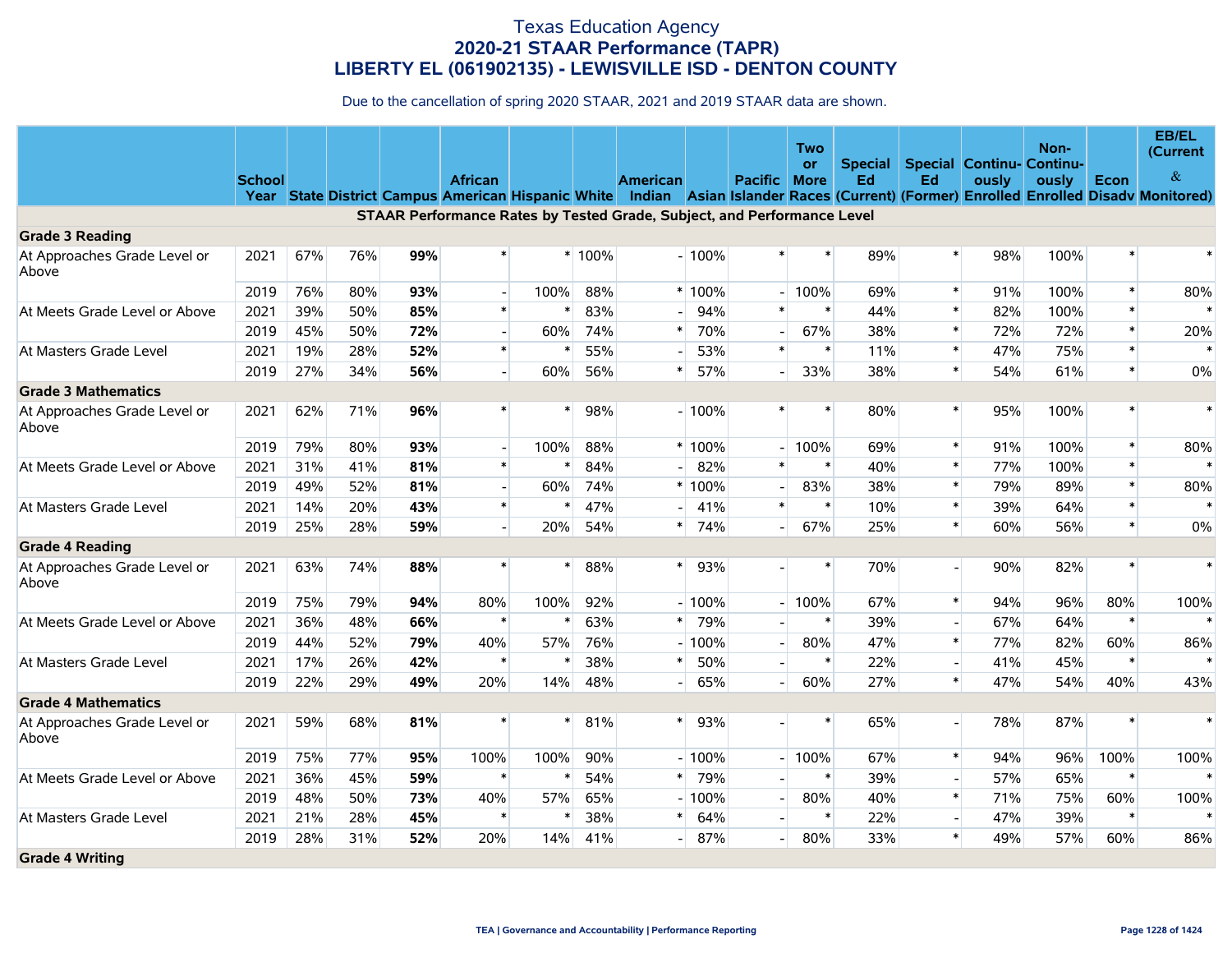|                                       |               |     |     |     |                                                                      |        |     |                 |           |                          | <b>Two</b><br><b>or</b> |     |                          | Special Special Continu- Continu- | Non-  |        | EB/EL<br>(Current                                                                       |
|---------------------------------------|---------------|-----|-----|-----|----------------------------------------------------------------------|--------|-----|-----------------|-----------|--------------------------|-------------------------|-----|--------------------------|-----------------------------------|-------|--------|-----------------------------------------------------------------------------------------|
|                                       | <b>School</b> |     |     |     | <b>African</b><br>Year State District Campus American Hispanic White |        |     | <b>American</b> |           | <b>Pacific</b>           | <b>More</b>             | Ed  | <b>Ed</b>                | ously                             | ously | Econ   | &<br>Indian Asian Islander Races (Current) (Former) Enrolled Enrolled Disady Monitored) |
| At Approaches Grade Level or<br>Above | 2021          | 53% | 64% | 86% |                                                                      |        | 86% | $\ast$          | 86%       |                          |                         | 67% |                          | 86%                               | 86%   |        |                                                                                         |
|                                       | 2019          | 67% | 72% | 93% | 80%                                                                  | 71%    | 94% |                 | - 100%    |                          | 100%                    | 71% | $\ast$                   | 94%                               | 93%   | 80%    | 86%                                                                                     |
| At Meets Grade Level or Above         | 2021          | 27% | 37% | 57% | $\ast$                                                               | ∗      | 51% |                 | 79%       |                          | $\ast$                  | 19% | $\sim$                   | 54%                               | 64%   | $\ast$ | $\ast$                                                                                  |
|                                       | 2019          | 35% | 42% | 74% | 40%                                                                  | 43%    | 75% |                 | 91%       |                          | 60%                     | 29% | $\ast$                   | 76%                               | 68%   | 60%    | 71%                                                                                     |
| At Masters Grade Level                | 2021          | 8%  | 11% | 22% | $\ast$                                                               |        | 16% |                 | 43%       | $\blacksquare$           | $\ast$                  | 5%  | $\overline{\phantom{a}}$ | 22%                               | 23%   | $\ast$ | $\ast$                                                                                  |
|                                       | 2019          | 11% | 15% | 42% | 20%                                                                  | 14%    | 43% |                 | 52%       | $\overline{\phantom{a}}$ | 40%                     | 7%  | $\ast$                   | 40%                               | 46%   | 20%    | 14%                                                                                     |
| Grade 5 Reading+                      |               |     |     |     |                                                                      |        |     |                 |           |                          |                         |     |                          |                                   |       |        |                                                                                         |
| At Approaches Grade Level or<br>Above | 2021          | 73% | 81% | 94% | $\blacksquare$                                                       | $\ast$ | 91% |                 | $*100%$   |                          | $-100\%$                | 78% | $\ast$                   | 94%                               | 96%   | $\ast$ | 100%                                                                                    |
|                                       | 2019          | 86% | 90% | 98% | 100%                                                                 | 100%   | 97% |                 | $*100\%$  |                          | $\ast$                  | 88% | $\pmb{\ast}$             | 97%                               | 100%  | 86%    | $\ast$                                                                                  |
| At Meets Grade Level or Above         | 2021          | 46% | 57% | 80% |                                                                      |        | 72% |                 | 88%       |                          | 100%                    | 44% | $\ast$                   | 78%                               | 85%   | $\ast$ | 33%                                                                                     |
|                                       | 2019          | 54% | 66% | 81% | 80%                                                                  | 73%    | 81% | $\ast$          | 92%       |                          | $\ast$                  | 47% | $\ast$                   | 83%                               | 78%   | 71%    | $\ast$                                                                                  |
| At Masters Grade Level                | 2021          | 30% | 41% | 69% |                                                                      |        | 61% | $\ast$          | 77%       |                          | 80%                     | 22% | $\ast$                   | 68%                               | 69%   | $\ast$ | 33%                                                                                     |
|                                       | 2019          | 29% | 40% | 51% | 20%                                                                  | 47%    | 52% |                 | 58%       |                          | $\ast$                  | 24% | $\ast$                   | 53%                               | 49%   | 43%    | $\ast$                                                                                  |
| <b>Grade 5 Mathematics+</b>           |               |     |     |     |                                                                      |        |     |                 |           |                          |                         |     |                          |                                   |       |        |                                                                                         |
| At Approaches Grade Level or<br>Above | 2021          | 70% | 80% | 98% |                                                                      | $\ast$ | 96% |                 | $*100%$   |                          | $-100%$                 | 89% | $\ast$                   | 97%                               | 100%  | $\ast$ | 83%                                                                                     |
|                                       | 2019          | 90% | 92% | 98% | 100%                                                                 | 100%   | 97% |                 | $*100%$   |                          | $\ast$                  | 88% | $\ast$                   | 97%                               | 100%  | 100%   | $\ast$                                                                                  |
| At Meets Grade Level or Above         | 2021          | 44% | 57% | 85% |                                                                      | $\ast$ | 78% | $\ast$          | 96%       |                          | 100%                    | 56% | $\ast$                   | 90%                               | 73%   | $\ast$ | 83%                                                                                     |
|                                       | 2019          | 58% | 66% | 87% | 60%                                                                  | 80%    | 85% |                 | $*100%$   |                          | $\ast$                  | 41% | $\ast$                   | 86%                               | 89%   | 86%    | $\ast$                                                                                  |
| At Masters Grade Level                | 2021          | 25% | 36% | 64% |                                                                      | $\ast$ | 50% | $\ast$          | 81%       |                          | 100%                    | 22% | $\ast$                   | 63%                               | 65%   | $\ast$ | 50%                                                                                     |
|                                       | 2019          | 36% | 46% | 73% | 20%                                                                  | 73%    | 69% | $\ast$          | 96%       |                          | ∗                       | 24% | $\ast$                   | 76%                               | 68%   | 57%    | $\ast$                                                                                  |
| <b>Grade 5 Science</b>                |               |     |     |     |                                                                      |        |     |                 |           |                          |                         |     |                          |                                   |       |        |                                                                                         |
| At Approaches Grade Level or<br>Above | 2021          | 62% | 71% | 93% |                                                                      |        | 91% | $\ast$          | 96%       |                          | - 100%                  | 71% | $\ast$                   | 90%                               | 100%  | $\ast$ | 80%                                                                                     |
|                                       | 2019          | 75% | 78% | 94% | 100%                                                                 | 93%    | 91% |                 | $*100%$   |                          | $\ast$                  | 65% | $\ast$                   | 92%                               | 97%   | 86%    | $\ast$                                                                                  |
| At Meets Grade Level or Above         | 2021          | 31% | 42% | 70% | $\overline{\phantom{a}}$                                             |        | 62% |                 | 77%       |                          | 100%                    | 18% | $\ast$                   | 69%                               | 73%   | $\ast$ | 80%                                                                                     |
|                                       | 2019          | 49% | 54% | 72% | 40%                                                                  | 60%    | 70% |                 | 88%       |                          | $\ast$                  | 24% | $\ast$                   | 70%                               | 76%   | 71%    | $\star$                                                                                 |
| At Masters Grade Level                | 2021          | 13% | 20% | 38% |                                                                      |        | 26% |                 | 54%       |                          | 60%                     | 6%  | $\ast$                   | 35%                               | 42%   | $\ast$ | 40%                                                                                     |
|                                       | 2019          | 24% | 28% | 37% | 20%                                                                  | 33%    | 34% |                 | 50%       |                          | $\ast$                  | 6%  | $\ast$                   | 41%                               | 30%   | 43%    | $\ast$                                                                                  |
| <b>All Grades All Subjects</b>        |               |     |     |     |                                                                      |        |     |                 |           |                          |                         |     |                          |                                   |       |        |                                                                                         |
| At Approaches Grade Level or<br>Above | 2021          | 67% | 77% | 92% | 45%                                                                  | 100%   | 91% | 100%            | 97%       |                          | 95%                     | 74% | 100%                     | 91%                               | 93%   | 100%   | 87%                                                                                     |
|                                       | 2019          | 78% | 84% | 95% | 93%                                                                  | 96%    | 92% |                 | 100% 100% |                          | $-100%$                 | 73% | 100%                     | 94%                               | 98%   | 90%    | 93%                                                                                     |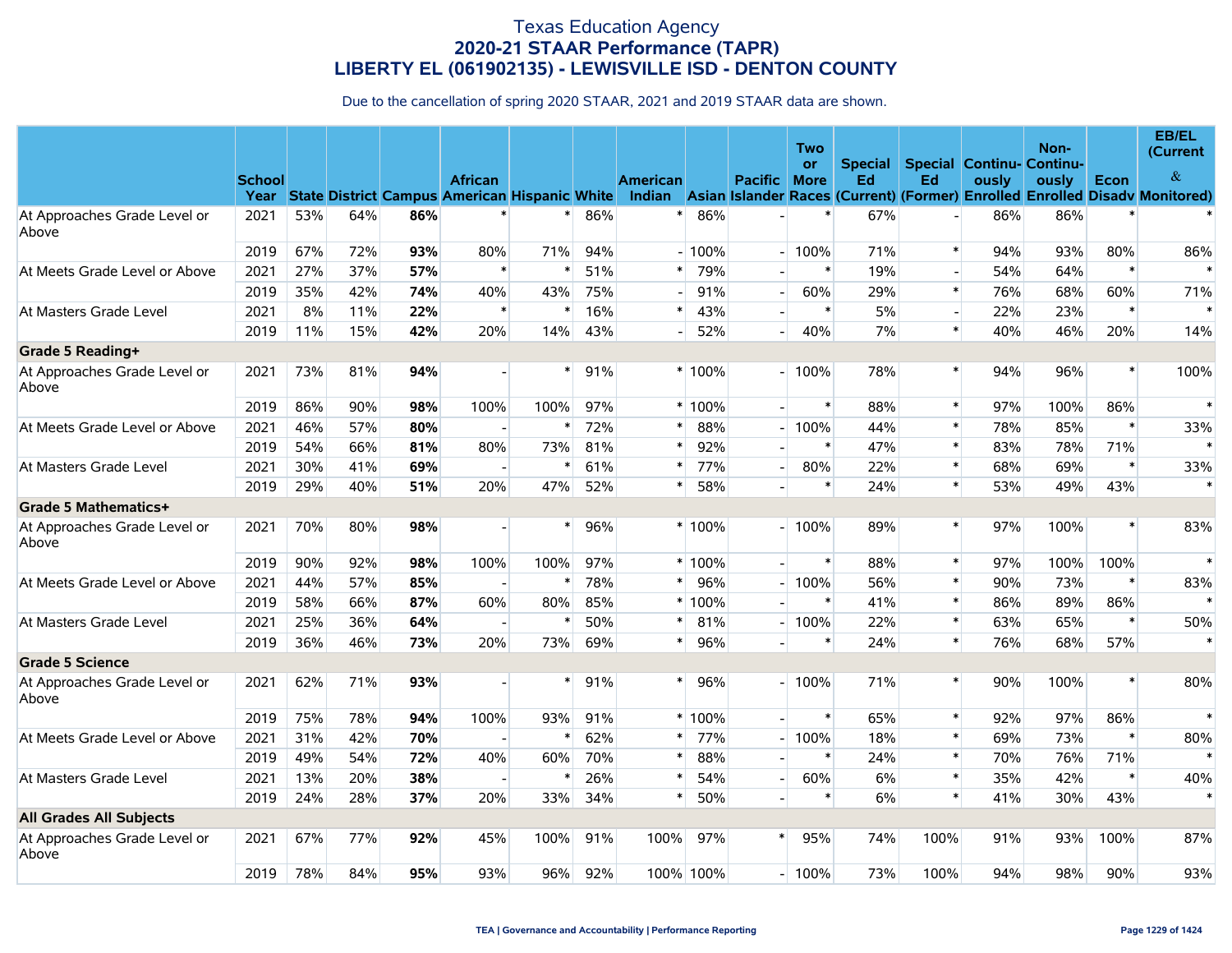|                                       |                       |     |     |     |                                                      |        |     |                 |         |                | <b>Two</b>  |         |                          |                                  | Non-  |        | EB/EL<br>(Current                                                                  |
|---------------------------------------|-----------------------|-----|-----|-----|------------------------------------------------------|--------|-----|-----------------|---------|----------------|-------------|---------|--------------------------|----------------------------------|-------|--------|------------------------------------------------------------------------------------|
|                                       |                       |     |     |     | <b>African</b>                                       |        |     |                 |         |                | <b>or</b>   | Special |                          | <b>Special Continu- Continu-</b> |       |        | $\&$                                                                               |
|                                       | <b>School</b><br>Year |     |     |     | <b>State District Campus American Hispanic White</b> |        |     | <b>American</b> |         | <b>Pacific</b> | <b>More</b> | Ed      | Ed                       | ously                            | ously | Econ   | Indian Asian Islander Races (Current) (Former) Enrolled Enrolled Disady Monitored) |
| At Meets Grade Level or Above         | 2021                  | 41% | 54% | 73% | 18%                                                  | 100%   | 68% | 100%            | 85%     | $\ast$         | 86%         | 37%     | 85%                      | 73%                              | 75%   | 59%    | 74%                                                                                |
|                                       | 2019                  | 50% | 60% | 78% | 50%                                                  | 64%    | 75% | 86%             | 93%     |                | 77%         | 38%     | 100%                     | 77%                              | 79%   | 69%    | 80%                                                                                |
| At Masters Grade Level                | 2021                  | 18% | 27% | 48% | 0%                                                   | 74%    | 41% | 67%             | 60%     | $\ast$         | 73%         | 16%     | 54%                      | 46%                              | 51%   | 18%    | 45%                                                                                |
|                                       | 2019                  | 24% | 30% | 52% | 20%                                                  | 39%    | 50% | 71%             | 67%     |                | 60%         | 23%     | 77%                      | 53%                              | 52%   | 48%    | 35%                                                                                |
| <b>All Grades ELA/Reading</b>         |                       |     |     |     |                                                      |        |     |                 |         |                |             |         |                          |                                  |       |        |                                                                                    |
| At Approaches Grade Level or<br>Above | 2021                  | 68% | 78% | 93% | $\ast$                                               | 100%   | 93% | $\ast$          | 98%     |                | $*100\%$    | 76%     | 100%                     | 94%                              | 92%   | 100%   | 92%                                                                                |
|                                       | 2019                  | 75% | 82% | 96% | 90%                                                  | 100%   | 93% |                 | $*100%$ |                | 100%        | 75%     | 100%                     | 94%                              | 99%   | 87%    | 93%                                                                                |
| At Meets Grade Level or Above         | 2021                  | 45% | 57% | 77% | $\ast$                                               | 100%   | 72% | $\ast$          | 88%     | $\ast$         | 88%         | 42%     | 100%                     | 76%                              | 80%   | 43%    | 58%                                                                                |
|                                       | 2019                  | 48% | 59% | 78% | 60%                                                  | 67%    | 77% | $\ast$          | 87%     |                | 75%         | 44%     | 100%                     | 78%                              | 78%   | 67%    | 67%                                                                                |
| At Masters Grade Level                | 2021                  | 18% | 27% | 55% | $\ast$                                               | 78%    | 51% |                 | 63%     |                | 75%         | 20%     | 80%                      | 53%                              | 62%   | 14%    | 42%                                                                                |
|                                       | 2019                  | 21% | 26% | 52% | 20%                                                  | 41%    | 52% |                 | 60%     |                | 50%         | 29%     | 80%                      | 51%                              | 53%   | 47%    | 20%                                                                                |
| <b>All Grades Mathematics</b>         |                       |     |     |     |                                                      |        |     |                 |         |                |             |         |                          |                                  |       |        |                                                                                    |
| At Approaches Grade Level or<br>Above | 2021                  | 66% | 76% | 92% | $\ast$                                               | 100%   | 91% | $\ast$          | 98%     | $\ast$         | 88%         | 76%     | 100%                     | 91%                              | 95%   | 100%   | 92%                                                                                |
|                                       | 2019                  | 82% | 86% | 96% | 100%                                                 | 100%   | 92% |                 | $*100%$ |                | 100%        | 75%     | 100%                     | 94%                              | 99%   | 100%   | 93%                                                                                |
| At Meets Grade Level or Above         | 2021                  | 37% | 49% | 76% | $\ast$                                               | 100%   | 71% | $\ast$          | 88%     | $\ast$         | 75%         | 45%     | 80%                      | 76%                              | 75%   | 57%    | 92%                                                                                |
|                                       | 2019                  | 52% | 60% | 81% | 50%                                                  | 70%    | 76% |                 | 100%    |                | 83%         | 40%     | 100%                     | 79%                              | 84%   | 73%    | 93%                                                                                |
| At Masters Grade Level                | 2021                  | 18% | 26% | 52% | $\ast$                                               | 78%    | 45% |                 | 65%     | $\ast$         | 75%         | 20%     | 40%                      | 51%                              | 55%   | 14%    | 58%                                                                                |
|                                       | 2019                  | 26% | 32% | 62% | 20%                                                  | 48%    | 56% |                 | 86%     |                | 75%         | 27%     | 60%                      | 63%                              | 61%   | 60%    | 60%                                                                                |
| <b>All Grades Writing</b>             |                       |     |     |     |                                                      |        |     |                 |         |                |             |         |                          |                                  |       |        |                                                                                    |
| At Approaches Grade Level or<br>Above | 2021                  | 58% | 70% | 86% | $\ast$                                               | $\ast$ | 86% | $\ast$          | 86%     |                | $\ast$      | 67%     |                          | 86%                              | 86%   | $\ast$ | $\ast$                                                                             |
|                                       | 2019                  | 68% | 75% | 93% | 80%                                                  | 71%    | 94% |                 | $-100%$ |                | 100%        | 71%     | $\ast$                   | 94%                              | 93%   | 80%    | 86%                                                                                |
| At Meets Grade Level or Above         | 2021                  | 30% | 43% | 57% | $\ast$                                               |        | 51% |                 | 79%     |                | $\ast$      | 19%     | $\overline{\phantom{a}}$ | 54%                              | 64%   | $\ast$ |                                                                                    |
|                                       | 2019                  | 38% | 48% | 74% | 40%                                                  | 43%    | 75% |                 | 91%     |                | 60%         | 29%     | $\ast$                   | 76%                              | 68%   | 60%    | 71%                                                                                |
| At Masters Grade Level                | 2021                  | 9%  | 13% | 22% | $\ast$                                               |        | 16% |                 | 43%     |                | $\ast$      | 5%      | $\sim$                   | 22%                              | 23%   | $\ast$ |                                                                                    |
|                                       | 2019                  | 14% | 22% | 42% | 20%                                                  | 14%    | 43% |                 | 52%     |                | 40%         | 7%      | $\ast$                   | 40%                              | 46%   | 20%    | 14%                                                                                |
| <b>All Grades Science</b>             |                       |     |     |     |                                                      |        |     |                 |         |                |             |         |                          |                                  |       |        |                                                                                    |
| At Approaches Grade Level or<br>Above | 2021                  | 71% | 81% | 93% |                                                      |        | 91% | $\ast$          | 96%     |                | $-100%$     | 71%     | $\ast$                   | 90%                              | 100%  | $\ast$ | 80%                                                                                |
|                                       | 2019                  | 81% | 86% | 94% | 100%                                                 | 93%    | 91% |                 | $*100%$ |                | $\ast$      | 65%     | $\ast$                   | 92%                              | 97%   | 86%    | $\ast$                                                                             |
| At Meets Grade Level or Above         | 2021                  | 44% | 57% | 70% | $\overline{\phantom{a}}$                             |        | 62% |                 | 77%     |                | 100%        | 18%     | $\ast$                   | 69%                              | 73%   | $\ast$ | 80%                                                                                |
|                                       | 2019                  | 54% | 65% | 72% | 40%                                                  | 60%    | 70% |                 | 88%     |                | $\ast$      | 24%     | $\ast$                   | 70%                              | 76%   | 71%    |                                                                                    |
| At Masters Grade Level                | 2021                  | 20% | 30% | 38% | $\overline{a}$                                       |        | 26% |                 | 54%     |                | 60%         | 6%      | $\ast$                   | 35%                              | 42%   | $\ast$ | 40%                                                                                |
|                                       | 2019                  | 25% | 35% | 37% | 20%                                                  | 33%    | 34% | $\ast$          | 50%     |                | $\ast$      | 6%      | $\ast$                   | 41%                              | 30%   | 43%    | $\ast$                                                                             |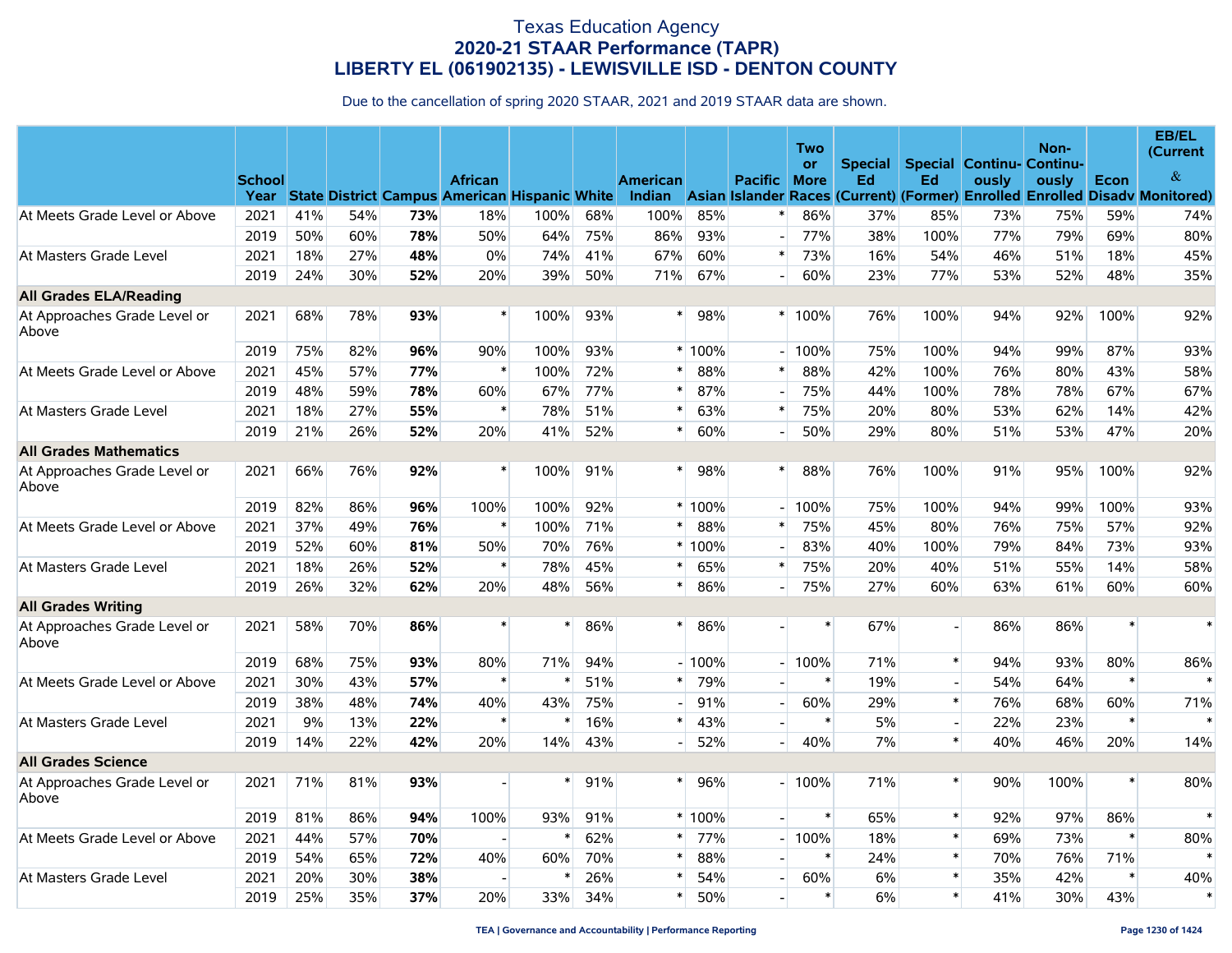- \* Indicates results are masked due to small numbers to protect student confidentiality.
- Indicates there are no students in the group.
- + Indicates that rates for reading and mathematics are based on the cumulative results from the first and second administrations of STAAR.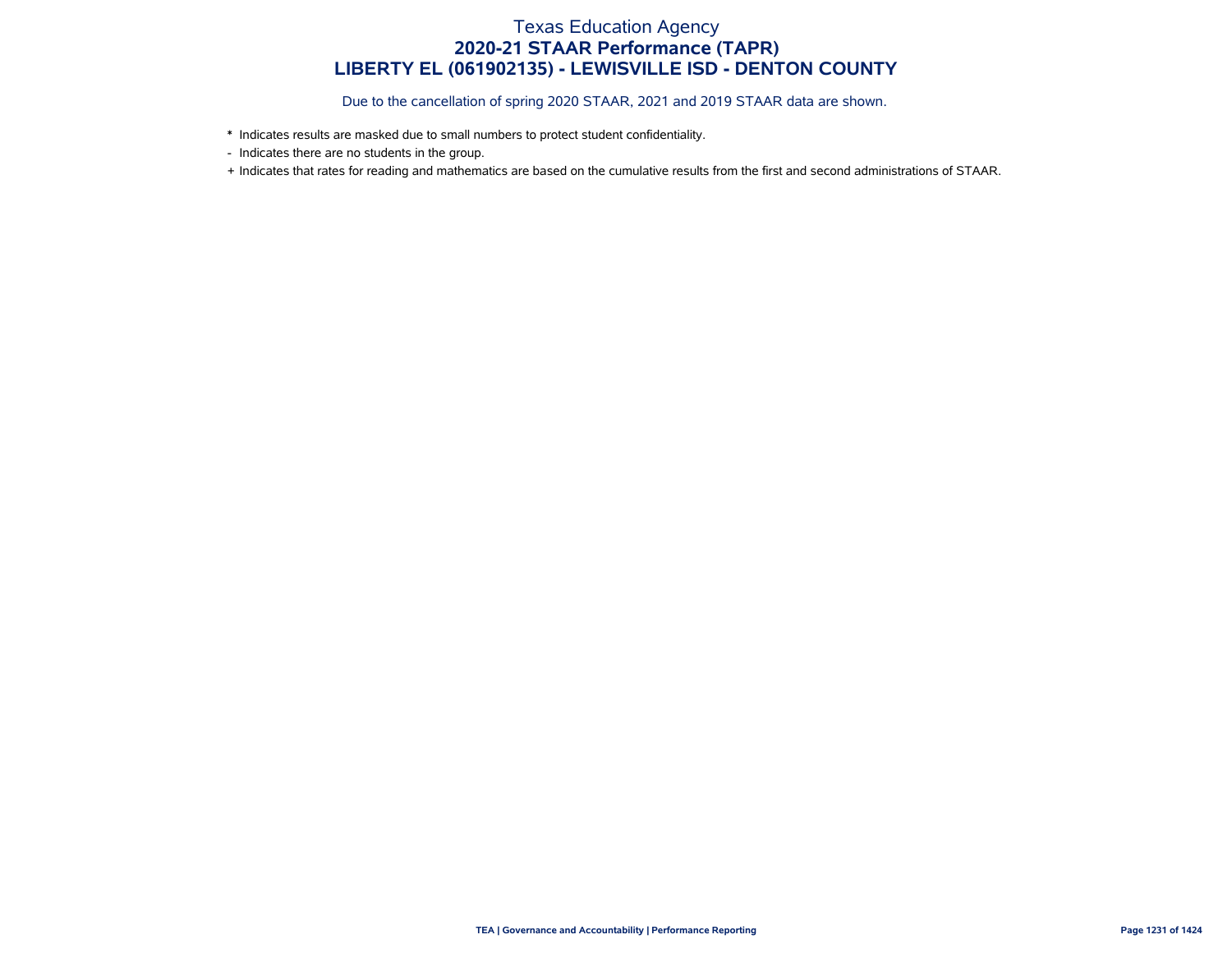## Texas Education Agency **2018-19 Progress (TAPR) LIBERTY EL (061902135) - LEWISVILLE ISD - DENTON COUNTY**

Due to the cancellation of spring 2020 STAAR, 2019 and 2018 progress data are shown.

|                          | <b>School</b><br>Year |    |    |    | <b>African</b><br><b>State District Campus American Hispanic White</b> |        |    | <b>American</b>          |     | <b>Pacific</b>           | Twoor<br><b>More</b> | Special  <br>Ed<br>Indian Asian Islander Races (Current) (Former) | Ed.    | ously | Non-<br><b>Special Continu- Continu-</b><br>ously | Econ   | <b>EB/EL</b><br>(Current)<br>$\&$<br><b>Enrolled Enrolled Disady Monitored)</b> |
|--------------------------|-----------------------|----|----|----|------------------------------------------------------------------------|--------|----|--------------------------|-----|--------------------------|----------------------|-------------------------------------------------------------------|--------|-------|---------------------------------------------------|--------|---------------------------------------------------------------------------------|
|                          |                       |    |    |    | School Progress Domain - Academic Growth Score by Grade and Subject    |        |    |                          |     |                          |                      |                                                                   |        |       |                                                   |        |                                                                                 |
| Grade 4 ELA/Reading      | 2019                  | 61 | 62 | 77 | $\ast$                                                                 | $\ast$ | 72 | $\overline{\phantom{a}}$ | 91  | $\overline{\phantom{0}}$ | 80                   | 68                                                                | $\ast$ | 74    | 85                                                | $\ast$ | 100                                                                             |
|                          | 2018                  | 63 | 66 | 78 | $\ast$                                                                 | 91     | 72 | $\overline{\phantom{a}}$ | 87  | $\overline{\phantom{0}}$ | $\ast$               | 83                                                                | $\ast$ | 76    | 84                                                | $\ast$ | $\ast$                                                                          |
| Grade 4 Mathematics      | 2019                  | 65 | 64 | 78 | $\ast$                                                                 | $\ast$ | 70 | $\overline{\phantom{a}}$ | 96  | $\overline{\phantom{a}}$ | 100                  | 75                                                                | $\ast$ | 76    | 85                                                | $\ast$ | 100                                                                             |
|                          | 2018                  | 65 | 66 | 68 | $\ast$                                                                 | 54     | 69 | $\overline{\phantom{a}}$ | 73  | $\overline{\phantom{0}}$ | $\ast$               | 73                                                                | $\ast$ | 71    | 57                                                | $\ast$ | $\ast$                                                                          |
| Grade 5 ELA/Reading      | 2019                  | 81 | 84 | 79 | $\ast$                                                                 | 65     | 82 | $\ast$                   | 79  | $\overline{\phantom{a}}$ | $\ast$               | 85                                                                | $\ast$ | 76    | 85                                                | 64     | $\ast$                                                                          |
|                          | 2018                  | 80 | 83 | 83 | $\ast$                                                                 | 89     | 83 | $\overline{\phantom{a}}$ | 83  | $\overline{\phantom{0}}$ | $\ast$               | 71                                                                | $\ast$ | 83    | 86                                                | $\ast$ | 93                                                                              |
| Grade 5 Mathematics      | 2019                  | 83 | 88 | 95 | $\ast$                                                                 | 100    | 92 | $\ast$                   | 100 | $\overline{\phantom{0}}$ | $\ast$               | 82                                                                | $\ast$ | 93    | 100                                               | 100    | $\ast$                                                                          |
|                          | 2018                  | 81 | 85 | 93 | $\ast$                                                                 | 83     | 92 | $\overline{\phantom{a}}$ | 100 | $\overline{\phantom{0}}$ | $\ast$               | 96                                                                | $\ast$ | 95    | 89                                                | $\ast$ | 93                                                                              |
| All Grades Both Subjects | 2019                  | 69 | 71 | 83 | 78                                                                     | 76     | 80 | $\ast$                   | 91  | $\overline{a}$           | 92                   | 78                                                                | 83     | 80    | 90                                                | 89     | 97                                                                              |
|                          | 2018                  | 69 | 71 | 82 | 75                                                                     | 78     | 80 | $\overline{\phantom{a}}$ | 87  | $\overline{\phantom{a}}$ | 100                  | 81                                                                | 50     | 82    | 79                                                | 75     | 94                                                                              |
| All Grades ELA/Reading   | 2019                  | 68 | 69 | 78 | 75                                                                     | 62     | 78 | $\ast$                   | 85  | $\overline{\phantom{0}}$ | 83                   | 77                                                                | $\ast$ | 75    | 85                                                | 77     | 94                                                                              |
|                          | 2018                  | 69 | 71 | 81 | $\ast$                                                                 | 90     | 79 | $\overline{\phantom{a}}$ | 84  | $\overline{\phantom{0}}$ | $\ast$               | 76                                                                | $\ast$ | 80    | 85                                                | 83     | 94                                                                              |
| All Grades Mathematics   | 2019                  | 70 | 74 | 88 | 81                                                                     | 91     | 83 | $\ast$                   | 98  | $\overline{\phantom{0}}$ | 100                  | 79                                                                | $\ast$ | 86    | 94                                                | 100    | 100                                                                             |
|                          | 2018                  | 70 | 71 | 82 | $\ast$                                                                 | 67     | 82 |                          | 90  |                          | $\ast$               | 85                                                                | $\ast$ | 85    | 72                                                | 67     | 94                                                                              |

\* Indicates results are masked due to small numbers to protect student confidentiality.

- Indicates there are no students in the group.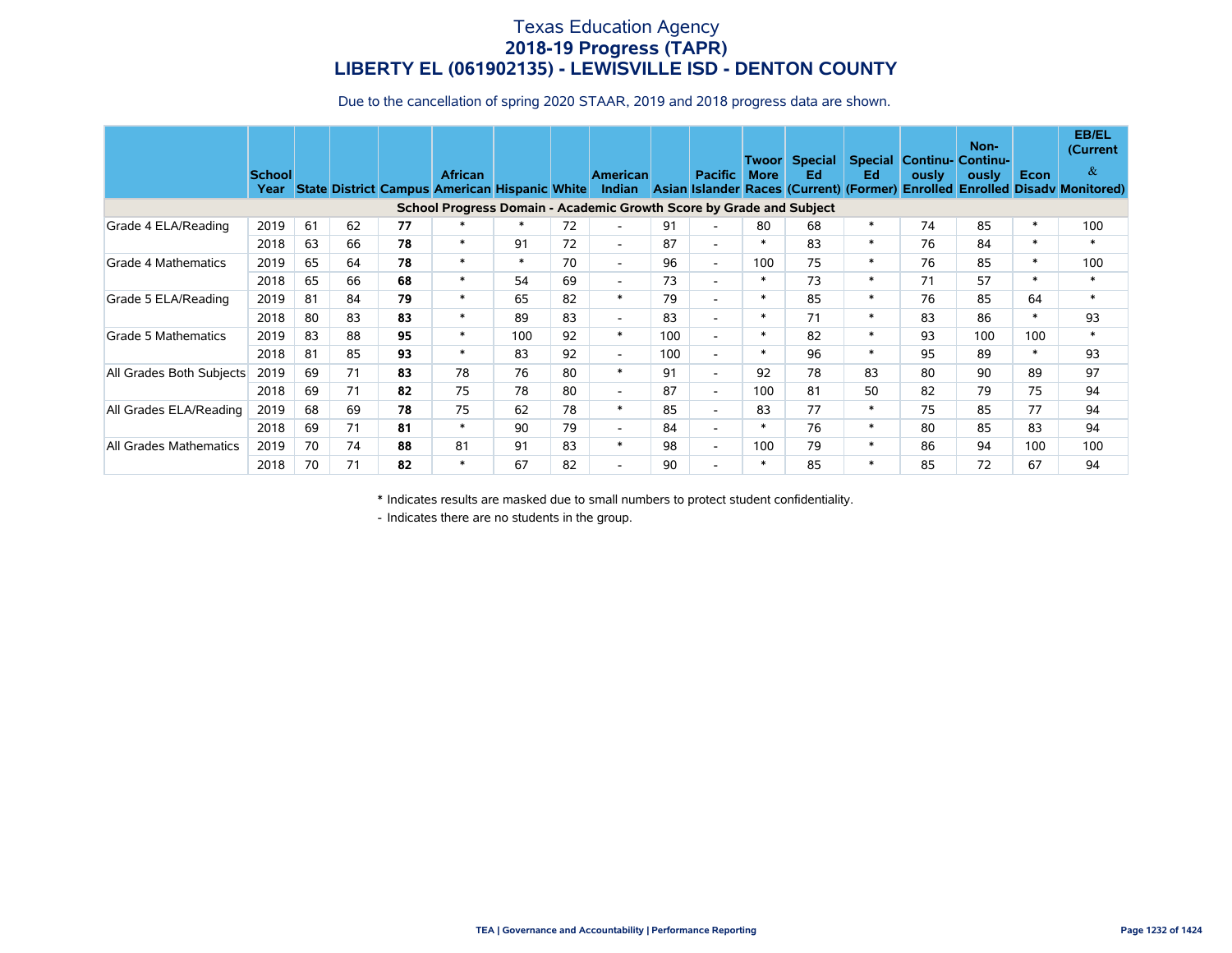# Texas Education Agency **2020-21 Bilingual Education/English as a Second Language (Current EB Students/EL) (TAPR) LIBERTY EL (061902135) - LEWISVILLE ISD - DENTON COUNTY**

|                                    |               |           |            |            |                                             |                          |                          |                                 |                          |                                                                                                             |               |               |                                |                          | <b>EB/EL</b>             |     |                        | <b>Monitored</b> |
|------------------------------------|---------------|-----------|------------|------------|---------------------------------------------|--------------------------|--------------------------|---------------------------------|--------------------------|-------------------------------------------------------------------------------------------------------------|---------------|---------------|--------------------------------|--------------------------|--------------------------|-----|------------------------|------------------|
|                                    |               |           |            |            | <b>Total</b>                                | <b>BE-Trans</b>          |                          |                                 |                          | <b>ALP</b>                                                                                                  |               | <b>ESL</b>    |                                | <b>ALP</b>               | with                     |     | <b>Total</b>           | $\&$             |
|                                    | <b>School</b> |           |            |            | <b>Bilingual</b>                            | Early                    |                          | <b>BE-Trans BE-Dual BE-Dual</b> |                          | <b>Bilingual Total Content-</b>                                                                             |               |               | <b>ESL</b>                     | <b>ESL</b>               | <b>Parental Never</b>    |     | <b>EB/EL</b>           | <b>Former</b>    |
|                                    |               |           |            |            | <b>Year State District Campus Education</b> | Exit                     |                          |                                 |                          | Late Exit Two-Way One-Way (Exception) ESL<br><b>STAAR Performance Rate by Subject and Performance Level</b> |               |               | <b>Based Pull-Out (Waiver)</b> |                          | <b>Denial</b>            |     | <b>EB/EL (Current)</b> | EB/EL            |
| All Grades All Subjects            |               |           |            |            |                                             |                          |                          |                                 |                          |                                                                                                             |               |               |                                |                          |                          |     |                        |                  |
| At Approaches Grade Level or Above | 2021          | 67%       | 77%        | 92%        | $\sim$                                      |                          | $\blacksquare$           |                                 | $\overline{\phantom{a}}$ |                                                                                                             | $-173%$       | 73%           | $\overline{\phantom{a}}$       | $\overline{\phantom{a}}$ | $\ast$                   | 92% | 76%                    | 100%             |
|                                    | 2019          | 78%       | 84%        | 95%        |                                             |                          |                          |                                 |                          |                                                                                                             | 90%           | 90%           |                                |                          |                          |     | 90%                    |                  |
| At Meets Grade Level or Above      | 2021          | 41%       | 54%        | 73%        | $\overline{a}$                              | $\mathbf{u}^{(1)}$       |                          |                                 |                          |                                                                                                             | 60%           | 60%           | $\overline{\phantom{a}}$       | $\overline{a}$           | *                        | 73% | 65%                    | 86%              |
|                                    | 2019          | 50%       | 60%        | 78%        | $\overline{\phantom{a}}$                    |                          |                          |                                 |                          |                                                                                                             | 80%           | 80%           | $\overline{a}$                 |                          |                          |     | 80%                    |                  |
| At Masters Grade Level             | 2021          | 18%       | 27%        | 48%        | $\overline{\phantom{a}}$                    |                          |                          |                                 |                          |                                                                                                             | 20%           | 20%           | $\frac{1}{2}$                  |                          | $\ast$                   | 48% | 29%                    | 64%              |
|                                    | 2019          | 24%       | 30%        | 52%        |                                             |                          |                          |                                 |                          |                                                                                                             | 33%           | 33%           |                                |                          |                          |     | 33%                    |                  |
| <b>All Grades ELA/Reading</b>      |               |           |            |            |                                             |                          |                          |                                 |                          |                                                                                                             |               |               |                                |                          |                          |     |                        |                  |
| At Approaches Grade Level or Above | 2021          | 68%       | 78%        | 93%        | $\overline{\phantom{a}}$                    | $\overline{\phantom{a}}$ | $\overline{\phantom{a}}$ |                                 |                          |                                                                                                             | 83%           | 83%           | $\overline{\phantom{a}}$       | $\overline{\phantom{a}}$ | $\ast$                   | 94% | 86%                    | 100%             |
|                                    | 2019          | 75%       | 82%        | 96%        |                                             |                          |                          |                                 |                          |                                                                                                             | 91%           | 91%           |                                |                          |                          |     | 91%                    |                  |
| At Meets Grade Level or Above      | 2021          | 45%       | 57%        | 77%        | $\sim$                                      |                          |                          |                                 |                          |                                                                                                             | 50%           | 50%           | $\overline{a}$                 | $\sim$                   | *                        | 78% | 57%                    | 60%              |
|                                    | 2019          | 48%       | 59%        | 78%        | $\sim$                                      |                          |                          |                                 |                          |                                                                                                             | 64%           | 64%           | $\overline{a}$                 |                          |                          |     | 64%                    |                  |
| At Masters Grade Level             | 2021          | 18%       | 27%        | 55%        | $\overline{\phantom{a}}$                    |                          |                          |                                 |                          |                                                                                                             | $-17%$        | 17%           |                                |                          | *                        | 56% | 29%                    | 60%              |
|                                    | 2019          | 21%       | 26%        | 52%        |                                             |                          |                          |                                 |                          |                                                                                                             | 9%            | 9%            |                                |                          |                          |     | 9%                     |                  |
| <b>All Grades Mathematics</b>      |               |           |            |            |                                             |                          |                          |                                 |                          |                                                                                                             |               |               |                                |                          |                          |     |                        |                  |
| At Approaches Grade Level or Above | 2021          | 66%       | 76%        | 92%        | $\overline{\phantom{a}}$                    | $\overline{\phantom{a}}$ | $\overline{\phantom{a}}$ |                                 | $\overline{\phantom{a}}$ |                                                                                                             | 83%           | 83%           | $\overline{\phantom{a}}$       | $\overline{\phantom{a}}$ | $\ast$                   | 92% | 86%                    | 100%             |
|                                    | 2019          | 82%       | 86%        | 96%        | $\sim$                                      |                          |                          |                                 |                          |                                                                                                             | 91%           | 91%           | $\overline{\phantom{a}}$       |                          |                          |     | 91%                    |                  |
| At Meets Grade Level or Above      | 2021          | 37%       | 49%        | 76%        | $\sim$                                      | $\overline{a}$           |                          |                                 |                          |                                                                                                             | 83%           | 83%           | $\overline{a}$                 | $\mathbf{r}$             | $\ast$                   | 75% | 86%                    | 100%             |
|                                    | 2019          | 52%       | 60%        | 81%        | $\overline{\phantom{a}}$                    |                          |                          |                                 |                          |                                                                                                             | 91%           | 91%           | $\overline{a}$                 |                          |                          |     | 91%                    |                  |
| At Masters Grade Level             | 2021          | 18%       | 26%        | 52%        | $\overline{\phantom{a}}$                    |                          | $\overline{\phantom{a}}$ |                                 | $\overline{\phantom{a}}$ |                                                                                                             | 33%           | 33%           | $\blacksquare$                 |                          | *                        | 51% | 43%                    | 80%              |
|                                    | 2019          | 26%       | 32%        | 62%        |                                             |                          |                          |                                 |                          |                                                                                                             | 64%           | 64%           |                                |                          |                          |     | 64%                    |                  |
| <b>All Grades Writing</b>          |               |           |            |            |                                             |                          |                          |                                 |                          |                                                                                                             |               |               |                                |                          |                          |     |                        |                  |
| At Approaches Grade Level or Above | 2021          | 58%       | 70%        | 86%        | $\overline{\phantom{a}}$                    | $\overline{a}$           |                          |                                 | $\sim$                   |                                                                                                             | $\ast$        | $\ast$        | $\overline{a}$                 | $\sim$                   | $\overline{\phantom{a}}$ | 87% | $\ast$                 |                  |
|                                    | 2019          | 68%       | 75%        | 93%        | $\overline{\phantom{a}}$                    | $\overline{\phantom{a}}$ | $\overline{\phantom{a}}$ |                                 |                          |                                                                                                             | 80%<br>$\ast$ | 80%<br>$\ast$ | $\blacksquare$                 |                          |                          |     | 80%<br>$\ast$          |                  |
| At Meets Grade Level or Above      | 2021          | 30%       | 43%        | 57%        | $\sim$<br>$\sim$                            | $\sim$                   |                          |                                 |                          |                                                                                                             |               |               | $\mathbf{u}^{(1)}$             | $\mathbf{r}$             | $\overline{\phantom{0}}$ | 57% |                        |                  |
| At Masters Grade Level             | 2019          | 38%       | 48%        | 74%<br>22% |                                             |                          | $\sim$                   |                                 |                          |                                                                                                             | 80%           | 80%           |                                |                          |                          | 23% | 80%<br>$\ast$          |                  |
|                                    | 2021<br>2019  | 9%<br>14% | 13%<br>22% | 42%        | $\overline{\phantom{a}}$                    |                          | $\blacksquare$           |                                 |                          |                                                                                                             | 20%           | 20%           | $\overline{a}$                 |                          |                          |     | 20%                    |                  |
| <b>All Grades Science</b>          |               |           |            |            |                                             |                          |                          |                                 |                          |                                                                                                             |               |               |                                |                          |                          |     |                        |                  |
|                                    | 2021          | 71%       | 81%        | 93%        | $\overline{a}$                              | $\overline{a}$           | $\overline{a}$           |                                 | $\sim$                   |                                                                                                             | $\ast$        | $\ast$        | $\overline{a}$                 | $\sim$                   | ٠                        | 94% | $\ast$                 |                  |
| At Approaches Grade Level or Above | 2019          | 81%       | 86%        | 94%        | $\sim$                                      |                          | $\overline{\phantom{a}}$ |                                 | $\overline{\phantom{a}}$ |                                                                                                             | $\ast$        | $\ast$        |                                |                          |                          |     | $\ast$                 |                  |
| At Meets Grade Level or Above      | 2021          | 44%       | 57%        | 70%        | $\sim$                                      |                          |                          |                                 |                          |                                                                                                             | $\ast$        | $\pmb{\ast}$  |                                | $\mathbf{r}$             |                          | 70% | $\ast$                 |                  |
|                                    | 2019          | 54%       | 65%        | 72%        | $\overline{\phantom{a}}$                    |                          |                          |                                 |                          |                                                                                                             | $\ast$        | $\ast$        |                                |                          |                          |     | $\ast$                 |                  |
| At Masters Grade Level             | 2021          | 20%       | 30%        | 38%        | $\overline{\phantom{a}}$                    |                          |                          |                                 |                          |                                                                                                             | $\ast$        | $\ast$        | $\overline{a}$                 |                          |                          | 37% | $\ast$                 | $\ast$           |
|                                    | 2019          | 25%       | 35%        | 37%        |                                             |                          |                          |                                 |                          |                                                                                                             | $\ast$        |               |                                |                          |                          |     | $\ast$                 |                  |
|                                    |               |           |            |            |                                             |                          |                          |                                 |                          |                                                                                                             |               |               |                                |                          |                          |     |                        |                  |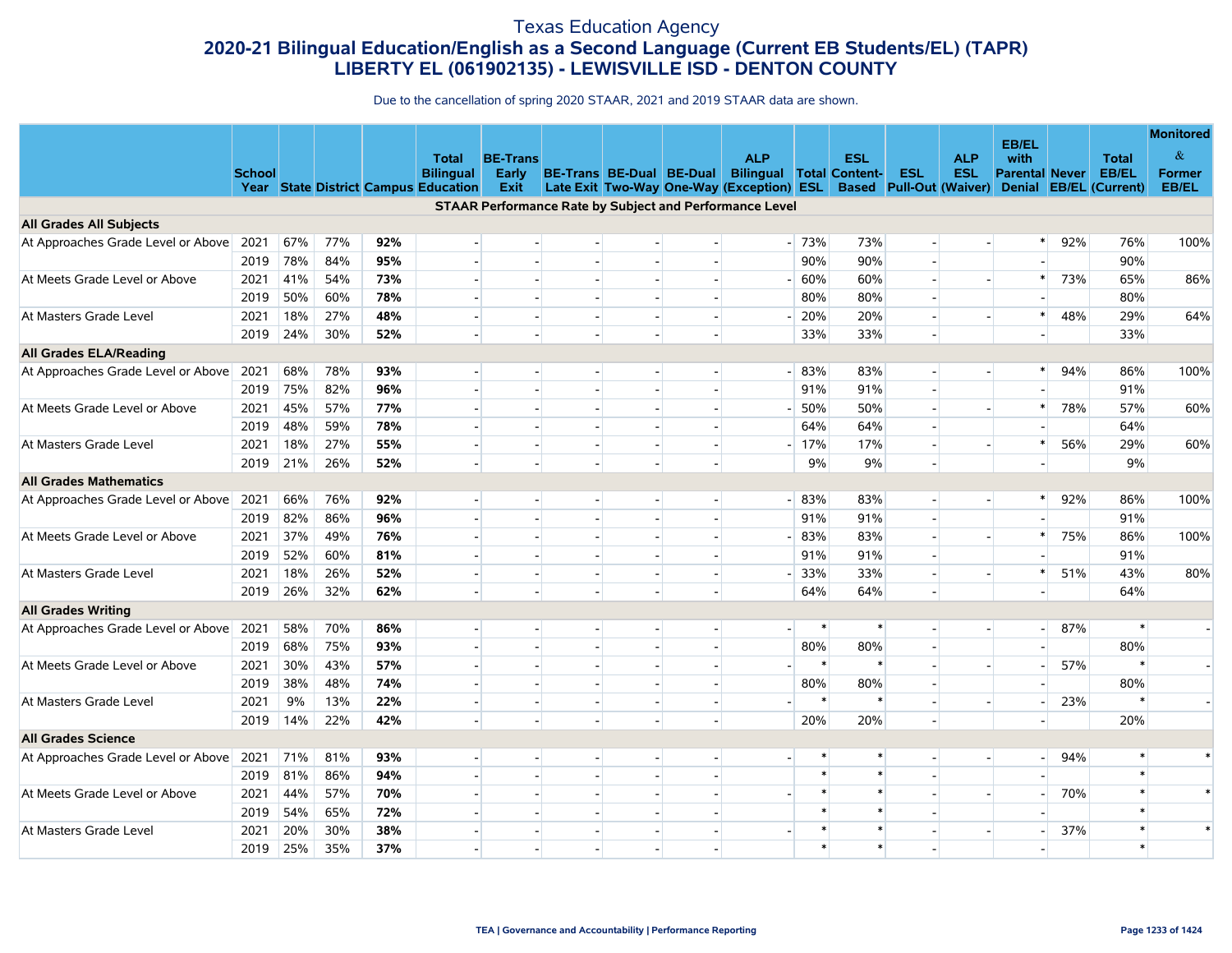## Texas Education Agency **2020-21 Bilingual Education/English as a Second Language (Current EB Students/EL) (TAPR) LIBERTY EL (061902135) - LEWISVILLE ISD - DENTON COUNTY**

Due to the cancellation of spring 2020 STAAR, 2021 and 2019 STAAR data are shown.

- \* Indicates results are masked due to small numbers to protect student confidentiality.
- Indicates there are no students in the group.

Blank cell indicates there are no data available in the group.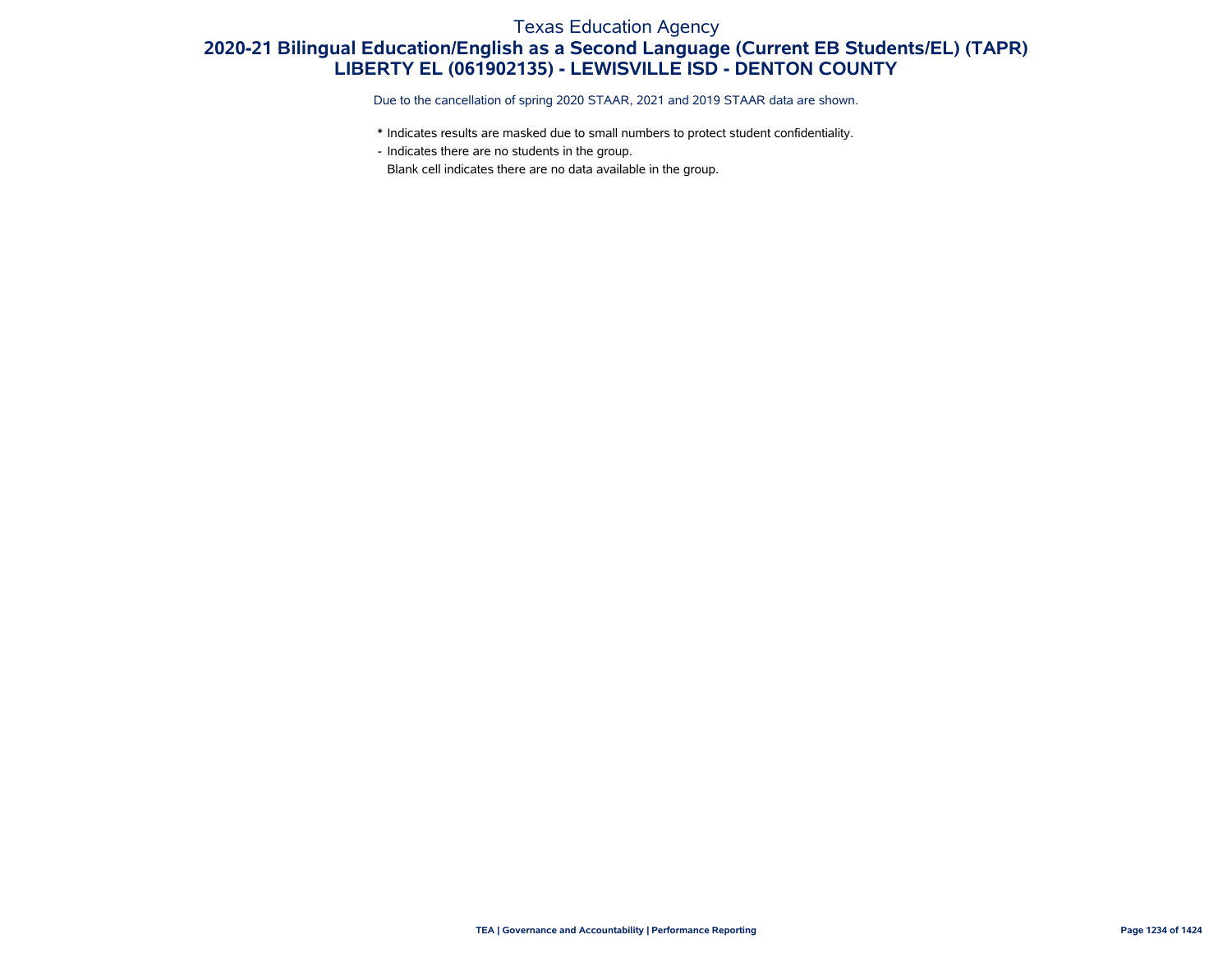Due to the cancellation of spring 2020 STAAR, 2021 and 2019 STAAR data are shown.

|                                                            |       |       |     | <b>African</b> |      |     | <b>American</b>                                 |     | <b>Pacific</b>           | <b>Two</b><br><b>or</b><br><b>More</b> | <b>Special</b><br>Ed | Ed   | <b>Special Continu- Continu-</b><br>ously | Non-<br>ously | Econ | <b>EB/EL</b><br>(Current<br>&                                                                                                    |
|------------------------------------------------------------|-------|-------|-----|----------------|------|-----|-------------------------------------------------|-----|--------------------------|----------------------------------------|----------------------|------|-------------------------------------------|---------------|------|----------------------------------------------------------------------------------------------------------------------------------|
|                                                            |       |       |     |                |      |     |                                                 |     |                          |                                        |                      |      |                                           |               |      | State District Campus American Hispanic White Indian Asian Islander Races (Current) (Former) Enrolled Enrolled Disady Monitored) |
|                                                            |       |       |     |                |      |     | <b>2021 STAAR Participation</b><br>(All Grades) |     |                          |                                        |                      |      |                                           |               |      |                                                                                                                                  |
| <b>All Tests</b>                                           |       |       |     |                |      |     |                                                 |     |                          |                                        |                      |      |                                           |               |      |                                                                                                                                  |
| <b>Assessment Participant</b>                              | 88%   | 87%   | 93% | 81%            | 79%  | 97% | 100%                                            | 89% | $\ast$                   | 83%                                    | 91%                  | 87%  | 93%                                       | 92%           | 100% | 77%                                                                                                                              |
| Included in Accountability                                 | 83%   | 83%   | 88% | 69%            | 79%  | 93% | 100%                                            | 81% | $\ast$                   | 73%                                    | 86%                  | 87%  | 93%                                       | 76%           | 100% | 65%                                                                                                                              |
| Not Included in Accountability: Mobile                     | 3%    | 2%    | 5%  | 13%            | 0%   | 4%  | 0%                                              | 6%  | $\ast$                   | 10%                                    | 5%                   | 0%   | $0\%$                                     | 15%           | 0%   | 6%                                                                                                                               |
| Not Included in Accountability: Other<br>Exclusions        | 1%    | 1%    | 0%  | 0%             | 0%   | 0%  | 0%                                              | 2%  | $\ast$                   | 0%                                     | 0%                   | 0%   | 0%                                        | 1%            | 0%   | 6%                                                                                                                               |
| <b>Not Tested</b>                                          | 12%   | 13%   | 7%  | 19%            | 21%  | 3%  | 0%                                              | 11% | $\ast$                   | 17%                                    | 9%                   | 13%  | 7%                                        | 8%            | 0%   | 23%                                                                                                                              |
| Absent                                                     | 2%    | 2%    | 1%  | 0%             | 0%   | 1%  | 0%                                              | 0%  | $\ast$                   | 7%                                     | 1%                   | 13%  | 1%                                        | 0%            | 0%   | 2%                                                                                                                               |
| Other                                                      | 10%   | 12%   | 6%  | 19%            | 21%  | 2%  | 0%                                              | 11% | $\ast$                   | 10%                                    | 8%                   | 0%   | 5%                                        | 8%            | 0%   | 21%                                                                                                                              |
|                                                            |       |       |     |                |      |     | <b>2019 STAAR Participation</b><br>(All Grades) |     |                          |                                        |                      |      |                                           |               |      |                                                                                                                                  |
| <b>All Tests</b>                                           |       |       |     |                |      |     |                                                 |     |                          |                                        |                      |      |                                           |               |      |                                                                                                                                  |
| <b>Assessment Participant</b>                              | 99%   | 100%  | 99% | 100%           | 100% | 99% | 100% 100%                                       |     |                          | $-100%$                                | 100%                 | 100% | 99%                                       | 100%          | 100% | 100%                                                                                                                             |
| Included in Accountability                                 | 94%   | 95%   | 95% | 100%           | 100% | 97% | 100%                                            | 92% | $\overline{\phantom{a}}$ | 77%                                    | 99%                  | 100% | 98%                                       | 91%           | 100% | 78%                                                                                                                              |
| Not Included in Accountability: Mobile                     | 4%    | 3%    | 3%  | 0%             | 0%   | 1%  | 0%                                              | 5%  | $\overline{\phantom{a}}$ | 23%                                    | 1%                   | 0%   | 1%                                        | 6%            | 0%   | 4%                                                                                                                               |
| Not Included in Accountability: Other<br><b>Exclusions</b> | $1\%$ | $1\%$ | 1%  | 0%             | 0%   | 1%  | 0%                                              | 3%  |                          | 0%                                     | 0%                   | 0%   | 0%                                        | 4%            | 0%   | 18%                                                                                                                              |
| <b>Not Tested</b>                                          | $1\%$ | 0%    | 1%  | 0%             | 0%   | 1%  | 0%                                              | 0%  | $\overline{\phantom{a}}$ | 0%                                     | $0\%$                | 0%   | $1\%$                                     | 0%            | 0%   | 0%                                                                                                                               |
| Absent                                                     | 1%    | 0%    | 1%  | 0%             | 0%   | 1%  | 0%                                              | 0%  | $\overline{\phantom{a}}$ | 0%                                     | $0\%$                | 0%   | 1%                                        | 0%            | 0%   | 0%                                                                                                                               |
| Other                                                      | $0\%$ | 0%    | 0%  | 0%             | 0%   | 0%  | 0%                                              | 0%  |                          | 0%                                     | 0%                   | 0%   | $0\%$                                     | 0%            | 0%   | 0%                                                                                                                               |

\* Indicates results are masked due to small numbers to protect student confidentiality.

- Indicates there are no students in the group.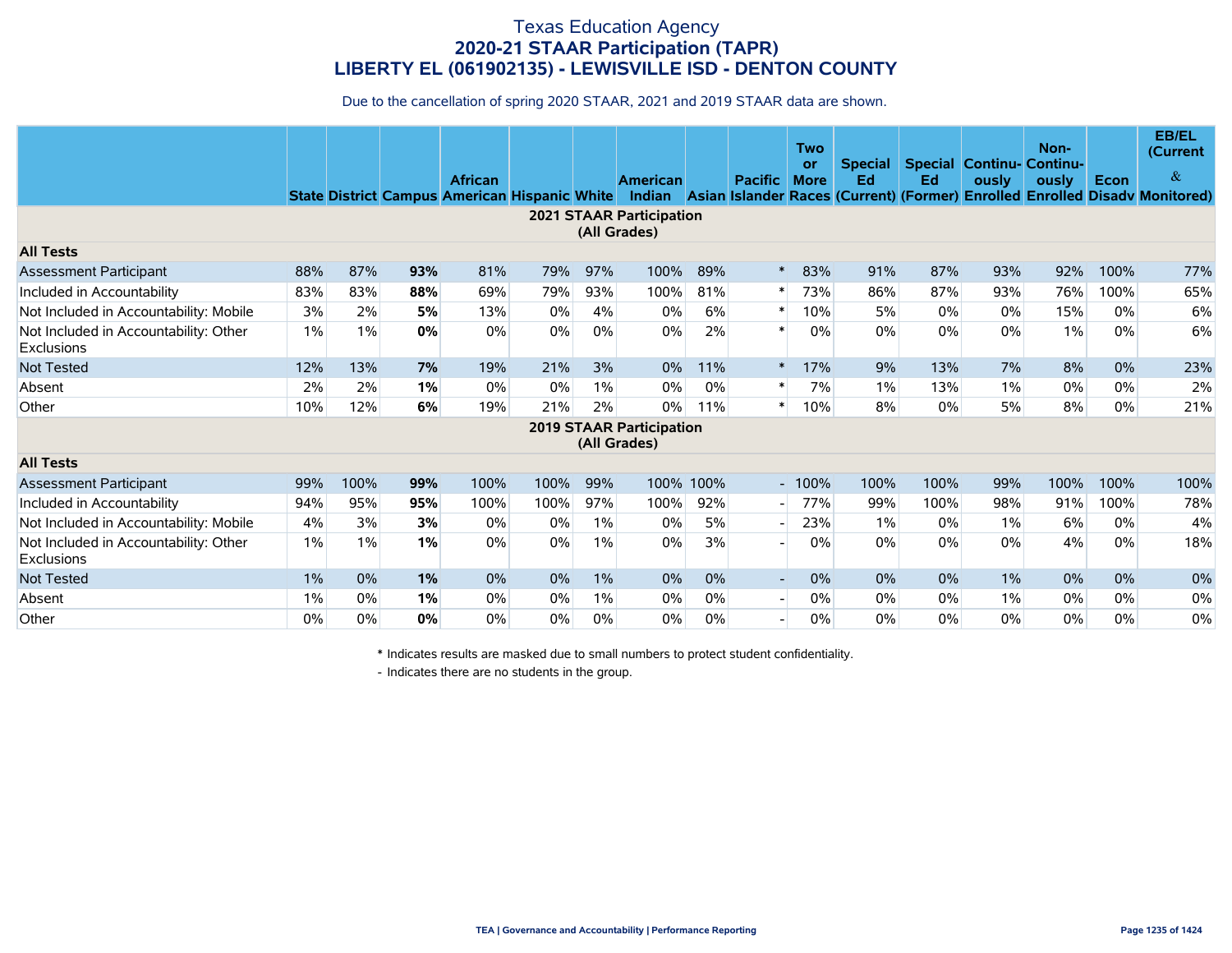## Texas Education Agency **2020-21 Attendance, Graduation, and Dropout Rates (TAPR) LIBERTY EL (061902135) - LEWISVILLE ISD - DENTON COUNTY**

|                                             |       |       |                | <b>African</b>                                |                          |                | <b>American</b>             |                          | <b>Pacific</b> | <b>Two</b><br>or | <b>More Special Econ</b> |                     |      |
|---------------------------------------------|-------|-------|----------------|-----------------------------------------------|--------------------------|----------------|-----------------------------|--------------------------|----------------|------------------|--------------------------|---------------------|------|
|                                             |       |       |                | State District Campus American Hispanic White |                          |                | Indian Asian Islander Races |                          |                |                  | Ed                       | <b>Disady EB/EL</b> |      |
| <b>Attendance Rate</b>                      |       |       |                |                                               |                          |                |                             |                          |                |                  |                          |                     |      |
| 2019-20                                     | 98.3% | 98.3% | 98.9%          | 99.3%                                         |                          | 98.7% 98.8%    |                             | * 99.0%                  |                | $*$ 98.5%        |                          | 98.8% 98.8% 99.0%   |      |
| 2018-19                                     | 95.4% | 96.4% | 97.2%          | 97.5%                                         |                          | 96.5% 97.1%    |                             | * 97.5%                  |                | $*96.8%$         |                          | 96.1% 97.6% 97.4%   |      |
| <b>Chronic Absenteeism</b>                  |       |       |                |                                               |                          |                |                             |                          |                |                  |                          |                     |      |
| 2019-20                                     | 6.7%  | 4.0%  | 0.9%           | $0.0\%$                                       | $0.0\%$                  | 0.4%           | $\ast$                      | 2.8%                     | $\ast$         | 0.0%             | 1.0%                     | $0.0\%$             | 8.0% |
| 2018-19                                     | 11.4% | 6.4%  | 0.9%           | 0.0%                                          | 0.0%                     | 1.1%           | 0.0%                        | 0.9%                     | $\ast$         | 0.0%             | 2.4%                     | 6.3%                | 4.8% |
| <b>Annual Dropout Rate (Gr 7-8)</b>         |       |       |                |                                               |                          |                |                             |                          |                |                  |                          |                     |      |
| 2019-20                                     | 0.5%  | 0.1%  |                |                                               | $\overline{a}$           |                |                             |                          |                |                  | $\overline{a}$           |                     |      |
| 2018-19                                     | 0.4%  | 0.1%  |                |                                               | $\blacksquare$           |                |                             | $\overline{\phantom{a}}$ |                |                  | $\overline{\phantom{0}}$ |                     |      |
| <b>Annual Dropout Rate (Gr 9-12)</b>        |       |       |                |                                               |                          |                |                             |                          |                |                  |                          |                     |      |
| 2019-20                                     | 1.6%  | 0.6%  |                |                                               | $\overline{\phantom{0}}$ | $\overline{a}$ | $\overline{a}$              | $\overline{a}$           |                |                  | $\qquad \qquad -$        | $\overline{a}$      |      |
| 2018-19                                     | 1.9%  | 0.9%  |                |                                               | $\overline{a}$           |                |                             |                          |                |                  |                          |                     |      |
| 4-Year Longitudinal Rate (Gr 9-12)          |       |       |                |                                               |                          |                |                             |                          |                |                  |                          |                     |      |
| Class of 2020                               |       |       |                |                                               |                          |                |                             |                          |                |                  |                          |                     |      |
| Graduated                                   | 90.3% | 96.3% | $\blacksquare$ |                                               | $\overline{a}$           |                | $\overline{a}$              | $\overline{\phantom{a}}$ |                | $\overline{a}$   | $\overline{\phantom{0}}$ |                     |      |
| <b>Received TxCHSE</b>                      | 0.4%  | 0.2%  |                |                                               | $\overline{\phantom{0}}$ |                |                             |                          |                |                  |                          |                     |      |
| Continued HS                                | 3.9%  | 1.1%  |                | $\overline{a}$                                | $\overline{\phantom{0}}$ |                | $\overline{a}$              |                          |                | $\overline{a}$   | $\overline{\phantom{a}}$ |                     |      |
| Dropped Out                                 | 5.4%  | 2.4%  |                |                                               | $\overline{\phantom{a}}$ |                |                             |                          |                |                  |                          |                     |      |
| Graduates and TxCHSE 90.7%                  |       | 96.5% |                |                                               | $\overline{a}$           |                |                             |                          |                |                  |                          |                     |      |
| Graduates, TxCHSE,<br>and Continuers        | 94.6% | 97.6% |                |                                               |                          |                |                             |                          |                |                  |                          |                     |      |
| Class of 2019                               |       |       |                |                                               |                          |                |                             |                          |                |                  |                          |                     |      |
| Graduated                                   | 90.0% | 95.7% |                |                                               | $\overline{\phantom{a}}$ | $\overline{a}$ | $\overline{\phantom{0}}$    | $\overline{a}$           |                |                  | $\overline{\phantom{0}}$ |                     |      |
| <b>Received TxCHSE</b>                      | 0.5%  | 0.2%  |                |                                               |                          |                |                             |                          |                |                  |                          |                     |      |
| Continued HS                                | 3.7%  | 1.4%  | ÷              |                                               | $\overline{a}$           |                |                             |                          |                |                  | $\overline{a}$           |                     |      |
| Dropped Out                                 | 5.9%  | 2.7%  |                |                                               | $\overline{a}$           |                |                             |                          |                |                  | $\overline{\phantom{0}}$ |                     |      |
| Graduates and TxCHSE 90.4%                  |       | 95.9% |                |                                               | $\blacksquare$           |                |                             |                          |                |                  | $\overline{a}$           |                     |      |
| Graduates, TxCHSE,<br>and Continuers        | 94.1% | 97.3% |                |                                               |                          |                |                             |                          |                |                  |                          |                     |      |
| 5-Year Extended Longitudinal Rate (Gr 9-12) |       |       |                |                                               |                          |                |                             |                          |                |                  |                          |                     |      |
| Class of 2019                               |       |       |                |                                               |                          |                |                             |                          |                |                  |                          |                     |      |
| Graduated                                   | 92.0% | 97.4% | $\blacksquare$ |                                               | $\overline{a}$           |                | $\overline{a}$              |                          |                | $\overline{a}$   |                          |                     |      |
| Received TxCHSE                             | 0.5%  | 0.2%  |                |                                               |                          |                |                             |                          |                |                  |                          |                     |      |
| Continued HS                                | 1.3%  | 0.1%  |                |                                               | $\overline{\phantom{a}}$ |                | $\blacksquare$              | $\blacksquare$           |                |                  | $\overline{\phantom{0}}$ |                     |      |
| Dropped Out                                 | 6.1%  | 2.4%  |                |                                               | $\overline{\phantom{a}}$ |                | $\overline{\phantom{0}}$    | $\overline{\phantom{a}}$ |                |                  | $\blacksquare$           |                     |      |
| Graduates and TxCHSE 92.6%                  |       | 97.5% |                |                                               | $\overline{\phantom{a}}$ |                |                             |                          |                |                  | $\blacksquare$           |                     |      |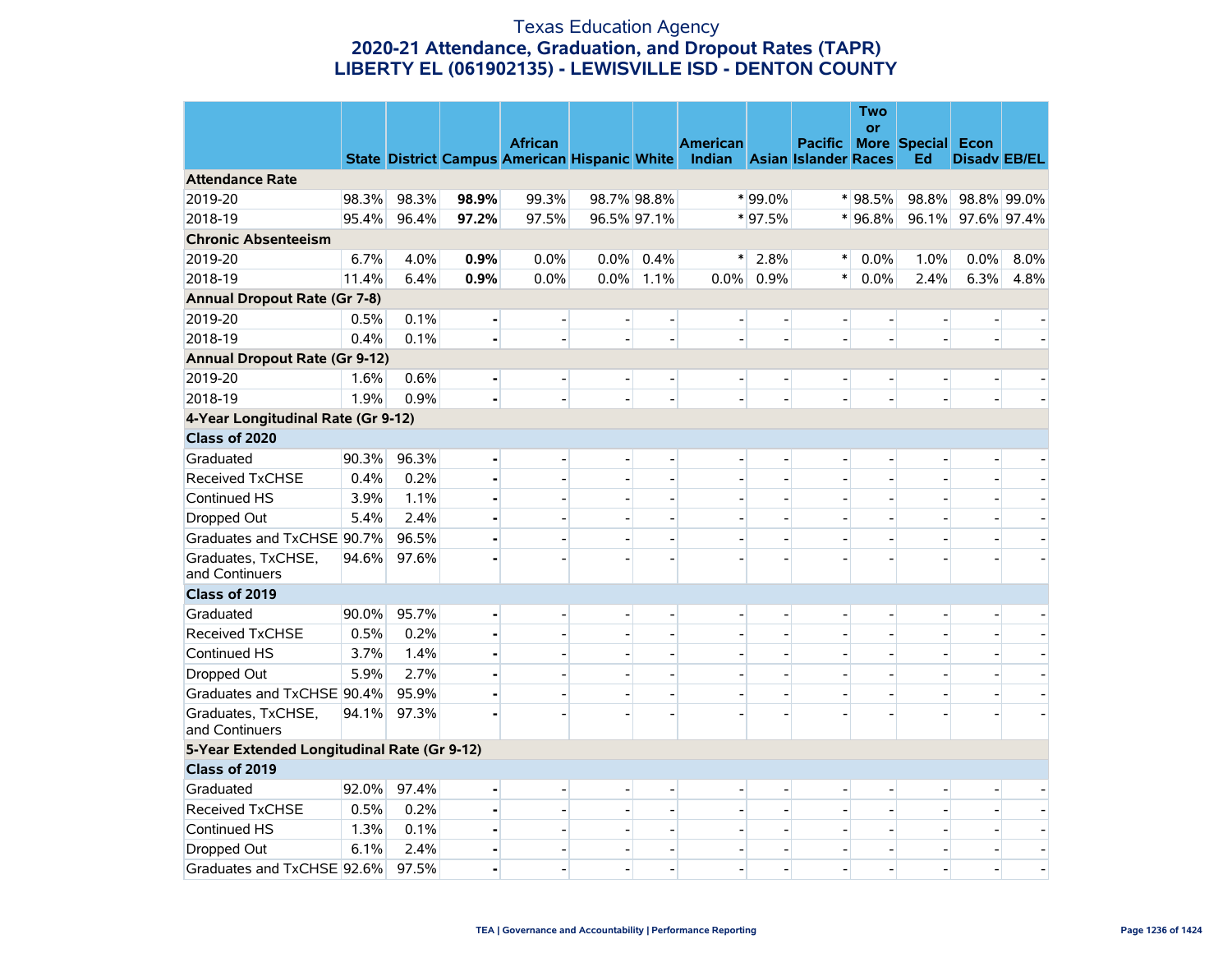## Texas Education Agency **2020-21 Attendance, Graduation, and Dropout Rates (TAPR) LIBERTY EL (061902135) - LEWISVILLE ISD - DENTON COUNTY**

|                                                             |       |             |                                                                           |                          |                          |                | <b>Two</b><br><b>or</b> |                          |                     |        |
|-------------------------------------------------------------|-------|-------------|---------------------------------------------------------------------------|--------------------------|--------------------------|----------------|-------------------------|--------------------------|---------------------|--------|
|                                                             |       |             | <b>African</b>                                                            |                          | <b>American</b>          | <b>Pacific</b> |                         | <b>More Special Econ</b> |                     |        |
|                                                             |       |             | State District Campus American Hispanic White Indian Asian Islander Races |                          |                          |                |                         | Ed                       | <b>Disady EB/EL</b> |        |
| Graduates, TxCHSE,<br>and Continuers                        | 93.9% | 97.6%       |                                                                           |                          |                          |                |                         |                          |                     |        |
| Class of 2018                                               |       |             |                                                                           |                          |                          |                |                         |                          |                     |        |
| Graduated                                                   | 92.2% | 96.9%       |                                                                           |                          |                          |                |                         |                          |                     |        |
| <b>Received TxCHSE</b>                                      | 0.6%  | 0.5%        |                                                                           |                          |                          |                |                         |                          |                     |        |
| Continued HS                                                | 1.1%  | 0.2%        |                                                                           |                          |                          |                |                         |                          |                     |        |
| Dropped Out                                                 | 6.1%  | 2.4%        |                                                                           | $\overline{a}$           | $\overline{a}$           |                |                         | $\overline{a}$           |                     |        |
| Graduates and TxCHSE 92.8%                                  |       | 97.4%       |                                                                           | $\overline{\phantom{0}}$ |                          |                |                         |                          |                     |        |
| Graduates, TxCHSE,<br>and Continuers                        | 93.9% | 97.6%       |                                                                           |                          |                          |                |                         |                          |                     |        |
| 6-Year Extended Longitudinal Rate (Gr 9-12)                 |       |             |                                                                           |                          |                          |                |                         |                          |                     |        |
| Class of 2018                                               |       |             |                                                                           |                          |                          |                |                         |                          |                     |        |
| Graduated                                                   | 92.6% | 97.1%       |                                                                           | $\overline{\phantom{a}}$ |                          |                |                         |                          |                     |        |
| <b>Received TxCHSE</b>                                      | 0.7%  | 0.5%        |                                                                           |                          |                          |                |                         |                          |                     |        |
| Continued HS                                                | 0.6%  | 0.0%        |                                                                           |                          |                          |                |                         |                          |                     |        |
| Dropped Out                                                 | 6.1%  | 2.3%        |                                                                           |                          |                          |                |                         |                          |                     |        |
| Graduates and TxCHSE 93.3%                                  |       | 97.7%       |                                                                           |                          |                          |                |                         |                          |                     |        |
| Graduates, TxCHSE,<br>and Continuers                        | 93.9% | 97.7%       |                                                                           |                          |                          |                |                         |                          |                     |        |
| Class of 2017                                               |       |             |                                                                           |                          |                          |                |                         |                          |                     |        |
| Graduated                                                   | 92.4% | 97.2%       |                                                                           | $\overline{a}$           |                          |                |                         |                          |                     |        |
| <b>Received TxCHSE</b>                                      | 0.7%  | 0.4%        |                                                                           |                          |                          |                |                         |                          |                     |        |
| Continued HS                                                | 0.6%  | 0.0%        |                                                                           | $\blacksquare$           | $\overline{a}$           |                |                         | $\overline{a}$           |                     | $\sim$ |
| Dropped Out                                                 | 6.3%  | 2.4%        |                                                                           |                          |                          |                |                         |                          |                     |        |
| Graduates and TxCHSE 93.2%                                  |       | 97.6%       |                                                                           |                          |                          |                |                         |                          |                     |        |
| Graduates, TxCHSE,<br>and Continuers                        | 93.7% | 97.6%       |                                                                           |                          |                          |                |                         |                          |                     |        |
| 4-Year Federal Graduation Rate Without Exclusions (Gr 9-12) |       |             |                                                                           |                          |                          |                |                         |                          |                     |        |
| Class of 2020                                               |       | 90.3% 95.1% |                                                                           | $\overline{\phantom{a}}$ | $\overline{\phantom{a}}$ |                |                         | $\overline{\phantom{a}}$ |                     |        |
| Class of 2019                                               |       | 90.0% 94.5% |                                                                           |                          |                          |                |                         |                          |                     |        |
| RHSP/DAP Graduates (Longitudinal Rate)                      |       |             |                                                                           |                          |                          |                |                         |                          |                     |        |
| Class of 2020                                               | 83.0% | 80.0%       |                                                                           |                          |                          |                |                         |                          |                     |        |
| Class of 2019                                               |       | 73.3% 83.3% |                                                                           | $\overline{\phantom{0}}$ | $\overline{a}$           |                |                         | $\overline{\phantom{0}}$ | $\overline{a}$      |        |
| <b>FHSP-E Graduates (Longitudinal Rate)</b>                 |       |             |                                                                           |                          |                          |                |                         |                          |                     |        |
| Class of 2020                                               | 4.3%  | 0.6%        |                                                                           |                          |                          |                |                         |                          |                     |        |
| Class of 2019                                               | 4.2%  | 0.2%        |                                                                           |                          |                          |                |                         |                          |                     |        |
| <b>FHSP-DLA Graduates (Longitudinal Rate)</b>               |       |             |                                                                           |                          |                          |                |                         |                          |                     |        |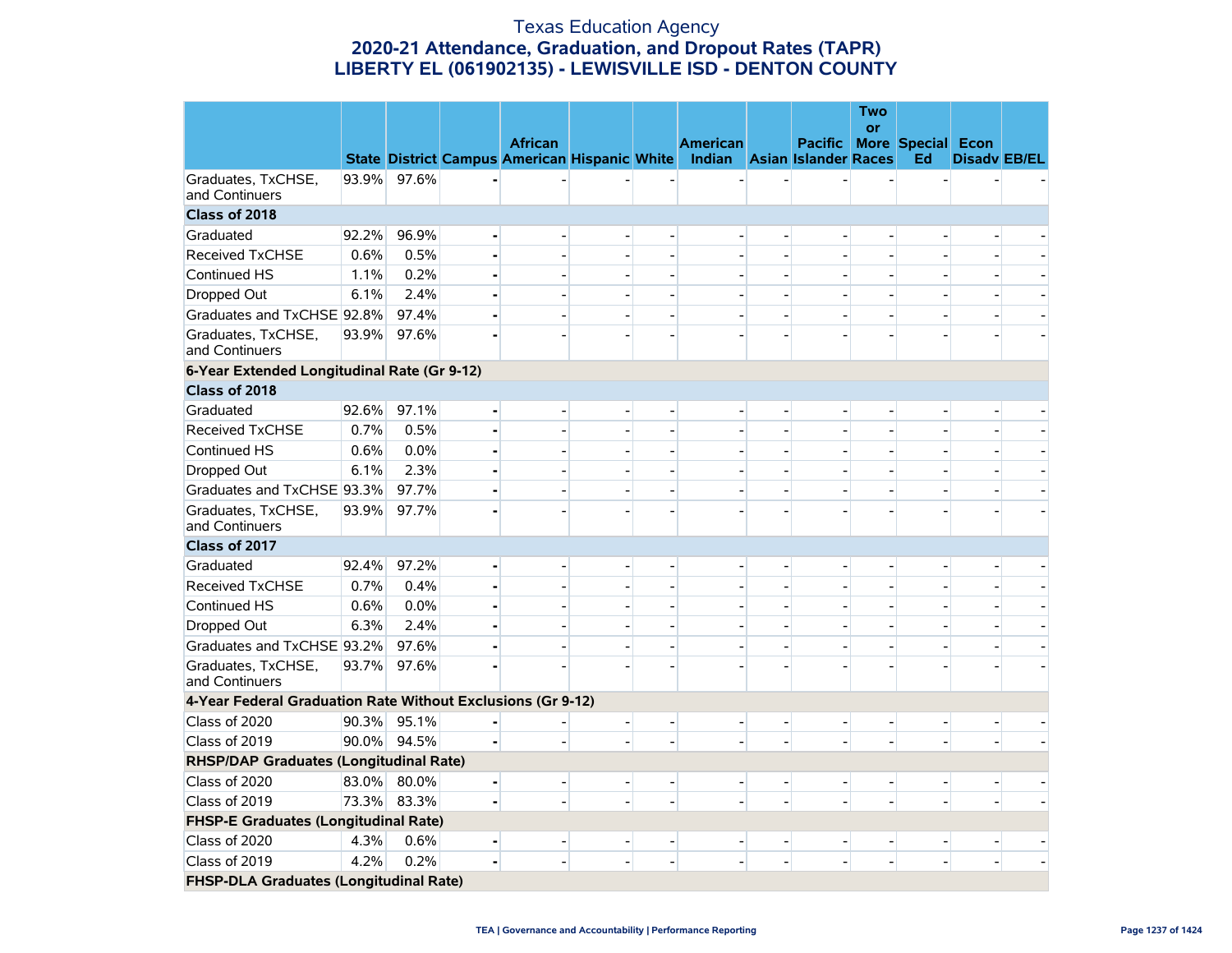## Texas Education Agency **2020-21 Attendance, Graduation, and Dropout Rates (TAPR) LIBERTY EL (061902135) - LEWISVILLE ISD - DENTON COUNTY**

|                                                        |       |             |                                                                        |                          |                                  |                                        | <b>Two</b><br>or |                                |                     |  |
|--------------------------------------------------------|-------|-------------|------------------------------------------------------------------------|--------------------------|----------------------------------|----------------------------------------|------------------|--------------------------------|---------------------|--|
|                                                        |       |             | <b>African</b><br><b>State District Campus American Hispanic White</b> |                          | <b>American</b><br><b>Indian</b> | <b>Pacific</b><br>Asian Islander Races |                  | <b>More Special Econ</b><br>Ed | <b>Disady EB/EL</b> |  |
| Class of 2020                                          | 83.5% | 84.7%       |                                                                        |                          |                                  |                                        |                  |                                |                     |  |
| Class of 2019                                          | 83.5% | 85.8%       |                                                                        |                          |                                  |                                        |                  |                                |                     |  |
| RHSP/DAP/FHSP-E/FHSP-DLA Graduates (Longitudinal Rate) |       |             |                                                                        |                          |                                  |                                        |                  |                                |                     |  |
| Class of 2020                                          | 87.8% | 85.3%       |                                                                        |                          |                                  |                                        |                  |                                |                     |  |
| Class of 2019                                          | 87.6% | 86.0%       |                                                                        | $\overline{\phantom{0}}$ |                                  |                                        |                  |                                |                     |  |
| <b>RHSP/DAP Graduates (Annual Rate)</b>                |       |             |                                                                        |                          |                                  |                                        |                  |                                |                     |  |
| 2019-20                                                | 38.6% | 33.3%       |                                                                        |                          |                                  |                                        |                  |                                |                     |  |
| 2018-19                                                | 32.7% | 12.5%       |                                                                        | $\overline{\phantom{a}}$ |                                  |                                        |                  |                                |                     |  |
| <b>FHSP-E Graduates (Annual Rate)</b>                  |       |             |                                                                        |                          |                                  |                                        |                  |                                |                     |  |
| 2019-20                                                | 4.4%  | 0.6%        |                                                                        |                          |                                  |                                        |                  |                                |                     |  |
| 2018-19                                                | 4.4%  | 0.3%        |                                                                        | $\overline{\phantom{0}}$ |                                  |                                        |                  |                                |                     |  |
| <b>FHSP-DLA Graduates (Annual Rate)</b>                |       |             |                                                                        |                          |                                  |                                        |                  |                                |                     |  |
| 2019-20                                                | 81.8% | 82.7%       |                                                                        |                          |                                  |                                        |                  |                                |                     |  |
| 2018-19                                                | 82.1% | 84.6%       |                                                                        |                          |                                  |                                        |                  |                                |                     |  |
| RHSP/DAP/FHSP-E/FHSP-DLA Graduates (Annual Rate)       |       |             |                                                                        |                          |                                  |                                        |                  |                                |                     |  |
| 2019-20                                                | 85.8% | 83.2%       |                                                                        |                          |                                  |                                        |                  |                                |                     |  |
| 2018-19                                                |       | 85.9% 84.3% |                                                                        |                          |                                  |                                        |                  |                                |                     |  |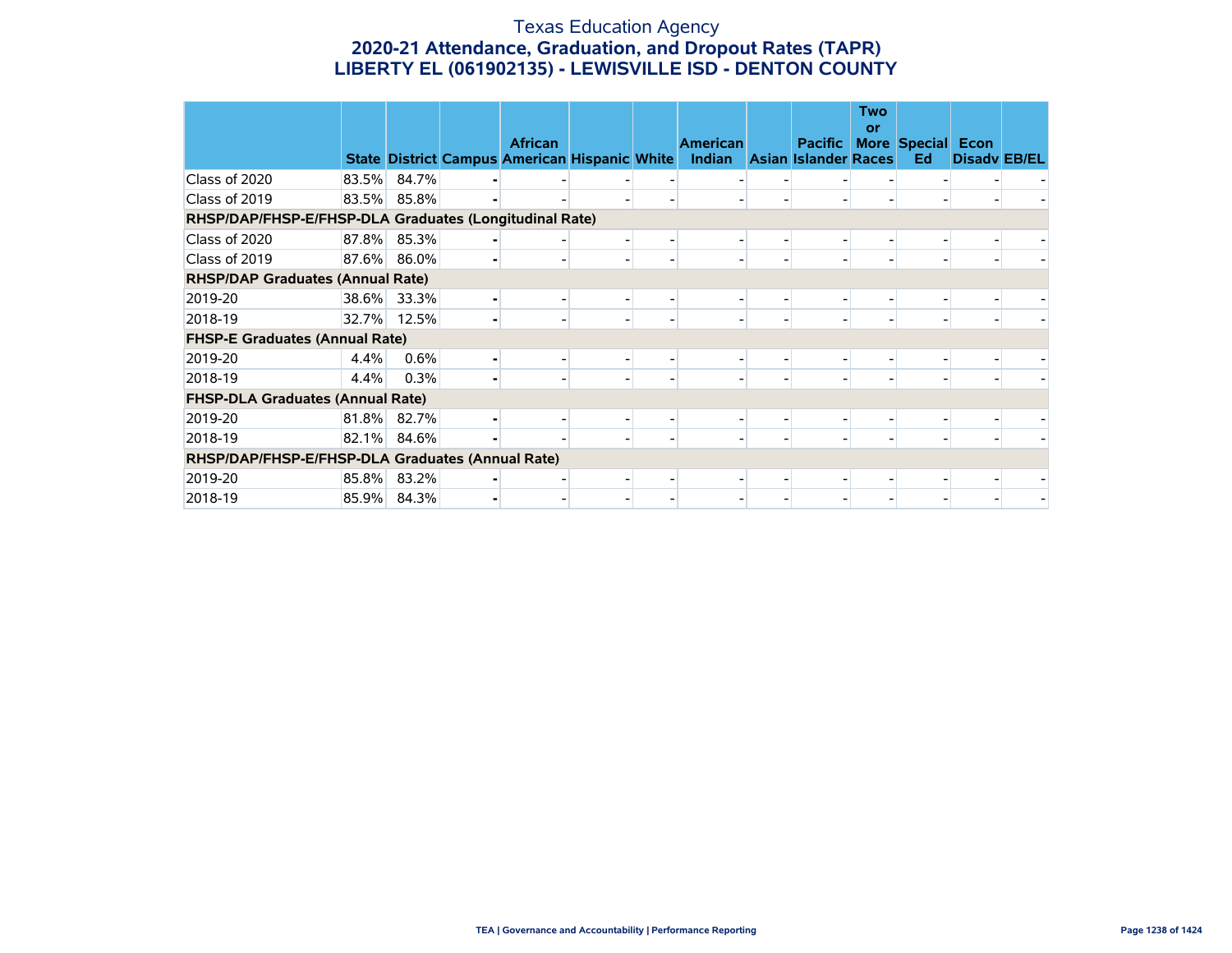#### Texas Education Agency **2020-21 Graduation Profile (TAPR) LIBERTY EL (061902135) - LEWISVILLE ISD - DENTON COUNTY**

|                                                            | <b>Count</b> | <b>Campus Campus District</b><br><b>Percent</b> | Count         | <b>State</b><br><b>Count</b> |
|------------------------------------------------------------|--------------|-------------------------------------------------|---------------|------------------------------|
| Graduates (2019-20 Annual Graduates)                       |              |                                                 |               |                              |
| <b>Total Graduates</b>                                     |              |                                                 |               | 4,219 360,220                |
| <b>By Ethnicity:</b>                                       |              |                                                 |               |                              |
| African American                                           |              |                                                 | 448           | 44,729                       |
| Hispanic                                                   |              |                                                 |               | 1,136 184,060                |
| White                                                      |              |                                                 |               | 1,882 105,215                |
| American Indian                                            |              |                                                 | 18            | 1,226                        |
| Asian                                                      |              |                                                 | 608           | 17,126                       |
| Pacific Islander                                           |              |                                                 | $\mathcal{P}$ | 557                          |
| Two or More Races                                          |              |                                                 | 125           | 7,307                        |
| <b>By Graduation Type:</b>                                 |              |                                                 |               |                              |
| Minimum H.S. Program                                       |              |                                                 | 8             | 1,512                        |
| Recommended H.S. Program/Distinguished Achievement Program |              |                                                 | 4             | 952                          |
| Foundation H.S. Program (No Endorsement)                   |              |                                                 | 702           | 49,535                       |
| Foundation H.S. Program (Endorsement)                      |              |                                                 | 26            | 15,689                       |
| Foundation H.S. Program (DLA)                              |              |                                                 |               | 3,479 292,532                |
|                                                            |              |                                                 |               |                              |
| <b>Special Education Graduates</b>                         |              |                                                 | 390           | 29,018                       |
| Economically Disadvantaged Graduates                       |              |                                                 | 1,055         | 187,187                      |
| Emergent Bilingual (EB)/English Learner (EL) Graduates     |              |                                                 | 290           | 29,639                       |
| <b>At-Risk Graduates</b>                                   |              |                                                 |               | 854 148,836                  |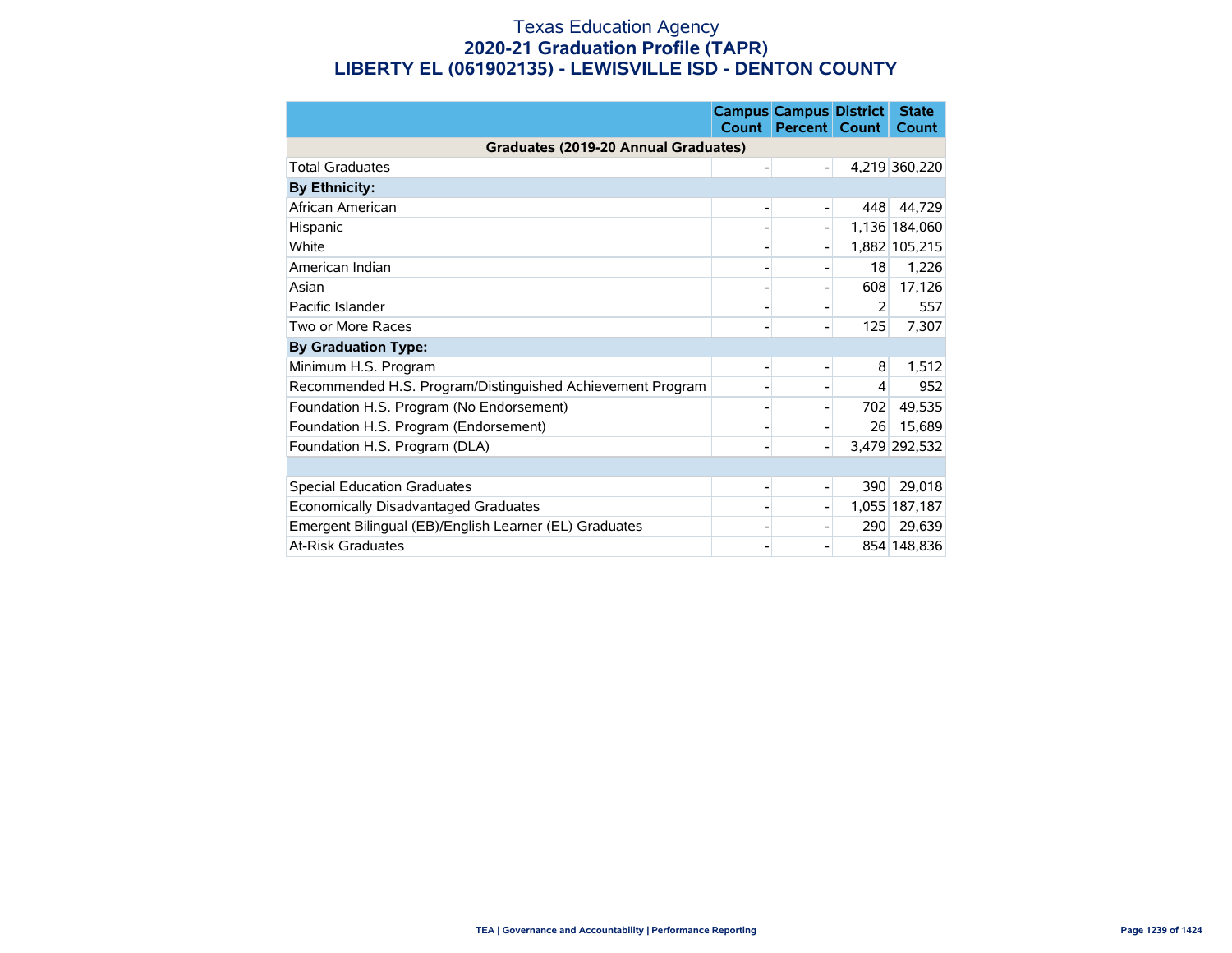## Texas Education Agency **2020-21 College, Career, and Military Readiness (CCMR) (TAPR) LIBERTY EL (061902135) - LEWISVILLE ISD - DENTON COUNTY**

**There is no data for this campus.**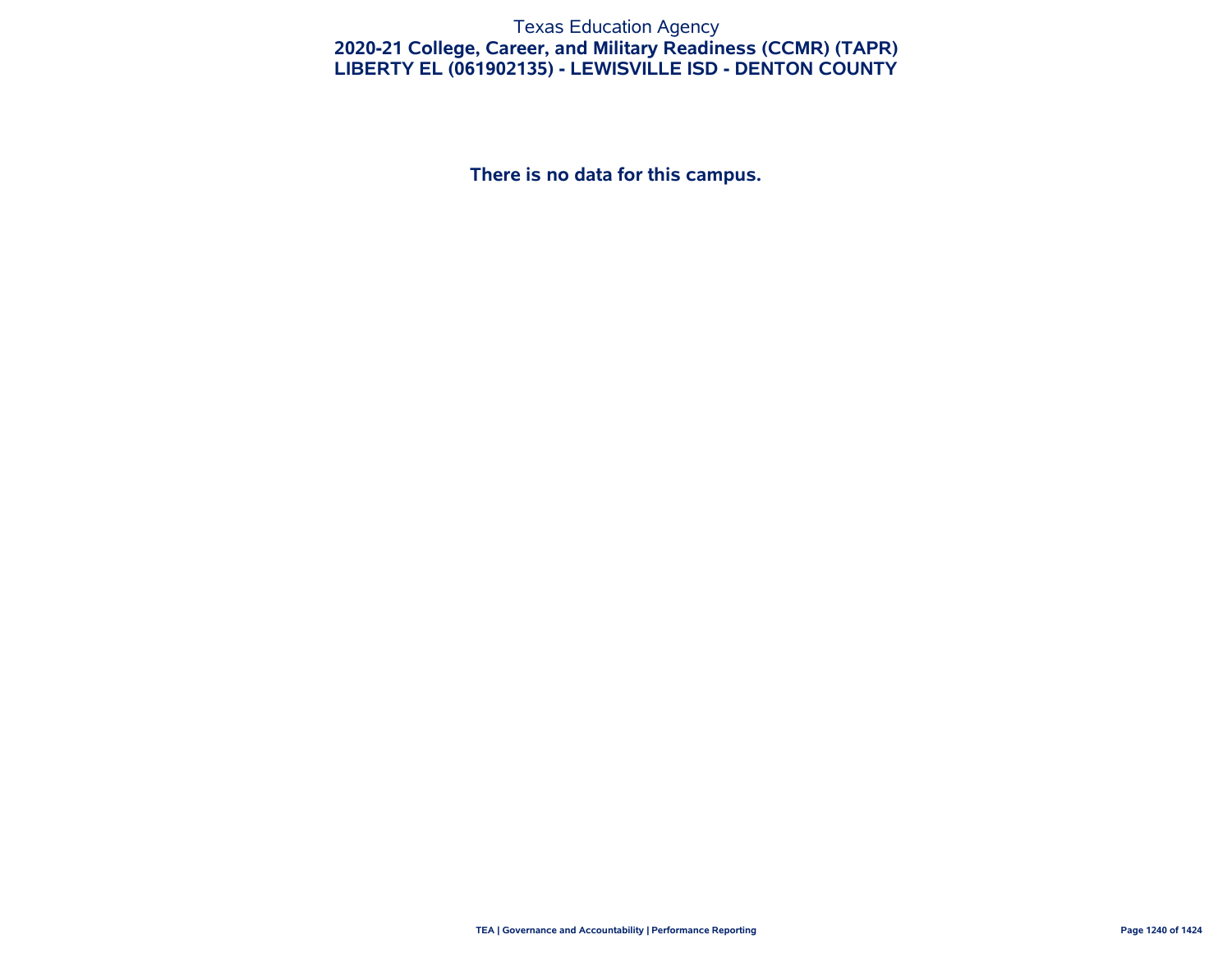#### Texas Education Agency **2020-21 CCMR-Related Indicators (TAPR) LIBERTY EL (061902135) - LEWISVILLE ISD - DENTON COUNTY**

**There is no data for this campus.**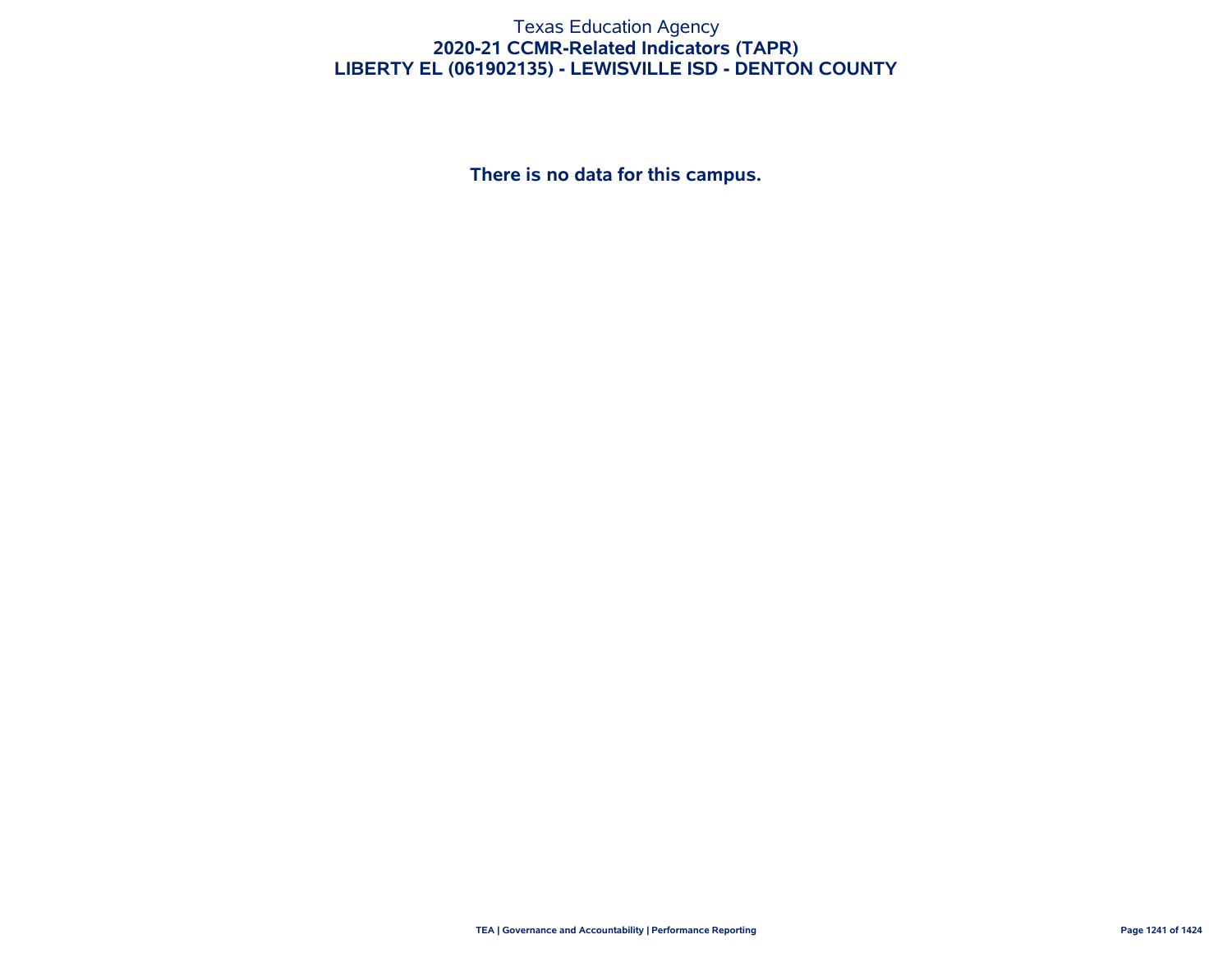#### Texas Education Agency **2020-21 Other Postsecondary Indicators (TAPR) LIBERTY EL (061902135) - LEWISVILLE ISD - DENTON COUNTY**

**There is no data for this campus.**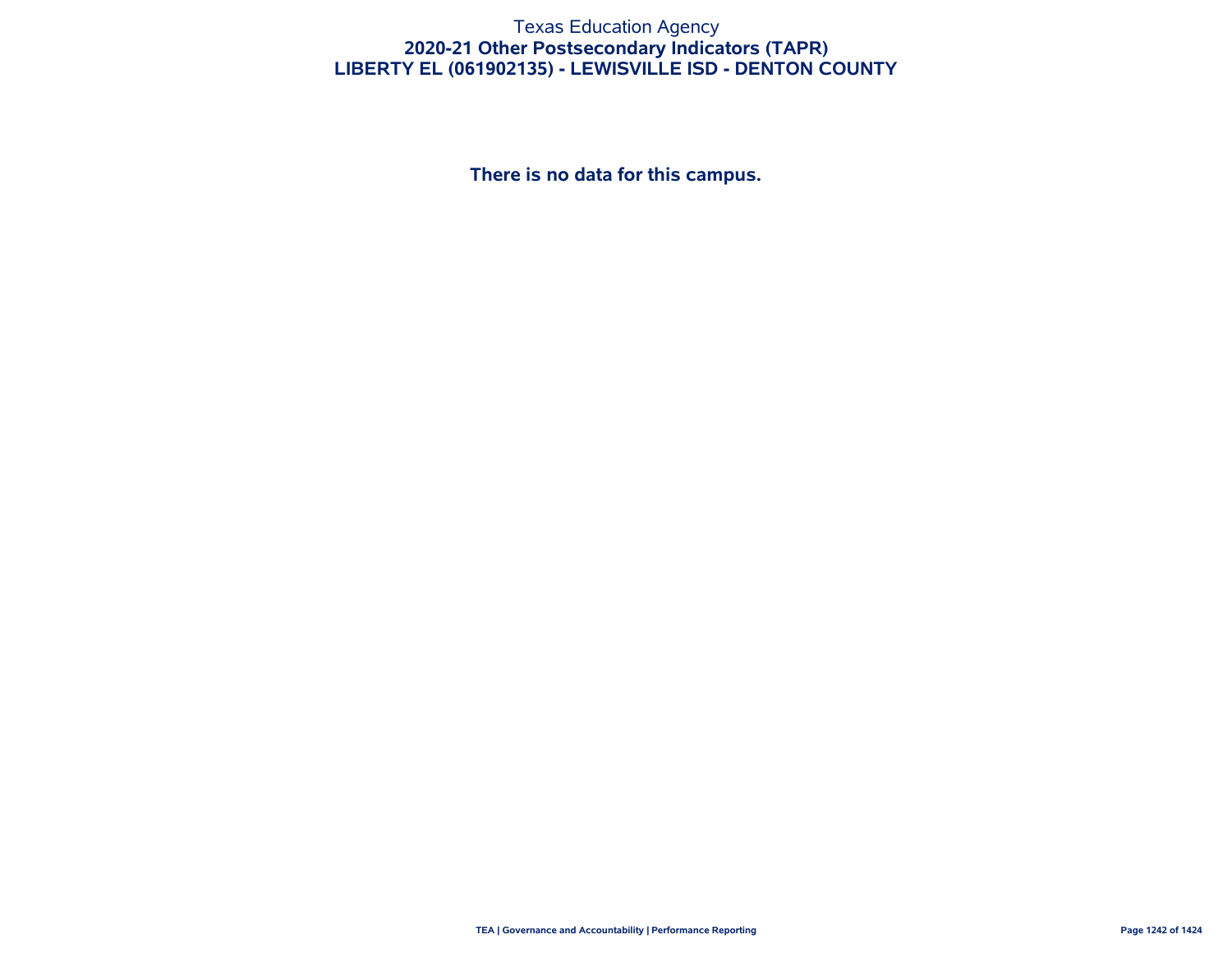|                                               |                |                               | <b>Membership</b> |                             |                         |                               | <b>Enrollment</b> |                             |
|-----------------------------------------------|----------------|-------------------------------|-------------------|-----------------------------|-------------------------|-------------------------------|-------------------|-----------------------------|
|                                               |                | <b>Campus</b>                 |                   |                             |                         | <b>Campus</b>                 |                   |                             |
| <b>Student Information</b>                    |                | <b>Count Percent District</b> |                   | <b>State</b>                |                         | <b>Count Percent District</b> |                   | <b>State</b>                |
|                                               |                |                               |                   |                             |                         |                               |                   |                             |
| <b>Total Students</b>                         |                |                               |                   | 474 100.0% 49,253 5,359,040 |                         |                               |                   | 483 100.0% 49,361 5,371,586 |
| <b>Students by Grade:</b>                     |                |                               |                   |                             |                         |                               |                   |                             |
| Early Childhood Education                     | 0              | 0.0%                          | 0.3%              | 0.3%                        | 6                       | 1.2%                          | 0.4%              | 0.4%                        |
| Pre-Kindergarten                              | 30             | 6.3%                          | 1.9%              | 3.7%                        | 30 <sup>°</sup>         | 6.2%                          | 1.9%              | 3.7%                        |
| Kindergarten                                  | 61             | 12.9%                         | 5.9%              | 6.7%                        | 61                      | 12.6%                         | 6.0%              | 6.7%                        |
| Grade 1                                       | 70             | 14.8%                         | 6.8%              | 7.1%                        | 71                      | 14.7%                         | 6.8%              | 7.1%                        |
| Grade 2                                       | 63             | 13.3%                         | 6.6%              | 7.1%                        | 63                      | 13.0%                         | 6.5%              | 7.1%                        |
| Grade 3                                       | 75             | 15.8%                         | 6.7%              | 7.1%                        | 77                      | 15.9%                         | 6.7%              | 7.1%                        |
| Grade 4                                       | 81             | 17.1%                         | 6.9%              | 7.2%                        | 81                      | 16.8%                         | 6.9%              | 7.2%                        |
| Grade 5                                       | 94             | 19.8%                         | 7.1%              | 7.4%                        | 94                      | 19.5%                         | 7.0%              | 7.4%                        |
| Grade 6                                       | 0              | 0.0%                          | 7.6%              | 7.7%                        | 0                       | 0.0%                          | 7.6%              | 7.7%                        |
| Grade 7                                       | 0              | 0.0%                          | 7.8%              | 7.9%                        | $\mathbf 0$             | 0.0%                          | 7.8%              | 7.8%                        |
| Grade 8                                       | 0              | 0.0%                          | 8.0%              | 7.9%                        | 0                       | 0.0%                          | 8.0%              | 7.9%                        |
| Grade 9                                       | 0              | 0.0%                          | 8.6%              | 8.1%                        | $\mathbf 0$             | 0.0%                          | 8.6%              | 8.1%                        |
| Grade 10                                      | 0              | 0.0%                          | 8.8%              | 7.8%                        | $\mathbf 0$             | 0.0%                          | 8.8%              | 7.8%                        |
| Grade 11                                      | 0              | 0.0%                          | 8.5%              | 7.2%                        | $\mathbf 0$             | 0.0%                          | 8.5%              | 7.2%                        |
| Grade 12                                      | 0              | 0.0%                          | 8.5%              | 6.8%                        | $\overline{0}$          | 0.0%                          | 8.5%              | 6.8%                        |
| <b>Ethnic Distribution:</b>                   |                |                               |                   |                             |                         |                               |                   |                             |
| African American                              | 12             | 2.5%                          | 11.6%             | 12.7%                       | 12                      | 2.5%                          | 11.6%             | 12.7%                       |
| Hispanic                                      | 31             | 6.5%                          | 30.5%             | 52.9%                       | 36                      | 7.5%                          | 30.4%             | 52.9%                       |
| White                                         | 284            | 59.9%                         | 37.6%             | 26.5%                       | 288                     | 59.6%                         | 37.7%             | 26.5%                       |
| American Indian                               | $\overline{2}$ | 0.4%                          | 0.4%              | 0.3%                        | $\overline{2}$          | 0.4%                          | 0.4%              | 0.3%                        |
| Asian                                         | 114            | 24.1%                         | 15.5%             | 4.7%                        | 114                     | 23.6%                         | 15.5%             | 4.7%                        |
| Pacific Islander                              | 3              | 0.6%                          | 0.1%              | 0.2%                        | $\overline{\mathbf{3}}$ | 0.6%                          | 0.1%              | 0.2%                        |
| Two or More Races                             | 28             | 5.9%                          | 4.4%              | 2.7%                        | 28                      | 5.8%                          | 4.3%              | 2.7%                        |
| Sex:                                          |                |                               |                   |                             |                         |                               |                   |                             |
| Female                                        | 216            | 45.6%                         | 49.0%             | 48.9%                       | 219                     | 45.3%                         | 48.9%             | 48.9%                       |
| Male                                          | 258            | 54.4%                         | 51.0%             | 51.1%                       | 264                     | 54.7%                         | 51.1%             | 51.1%                       |
|                                               |                |                               |                   |                             |                         |                               |                   |                             |
| Economically Disadvantaged                    | 10             | 2.1%                          | 31.4%             | 60.3%                       | 10                      | 2.1%                          | 31.3%             | 60.2%                       |
| Non-Educationally Disadvantaged               | 464            | 97.9%                         | 68.6%             | 39.7%                       | 473                     | 97.9%                         | 68.7%             | 39.8%                       |
| Section 504 Students                          | 21             | 4.4%                          | 7.5%              | 7.2%                        | 21                      | 4.3%                          | 7.5%              | 7.2%                        |
| EB Students/EL                                | 25             | 5.3%                          | 18.5%             | 20.7%                       | 25                      | 5.2%                          | 18.5%             | 20.6%                       |
| Students w/ Disciplinary Placements (2019-20) | 0              | 0.0%                          | 1.0%              | 1.2%                        |                         |                               |                   |                             |
| Students w/ Dyslexia                          | 31             | 6.5%                          | 5.4%              | 4.5%                        | 31                      | 6.4%                          | 5.4%              | 4.5%                        |
| <b>Foster Care</b>                            | $\overline{2}$ | 0.4%                          | 0.1%              | 0.3%                        | $\overline{2}$          | 0.4%                          | 0.1%              | 0.3%                        |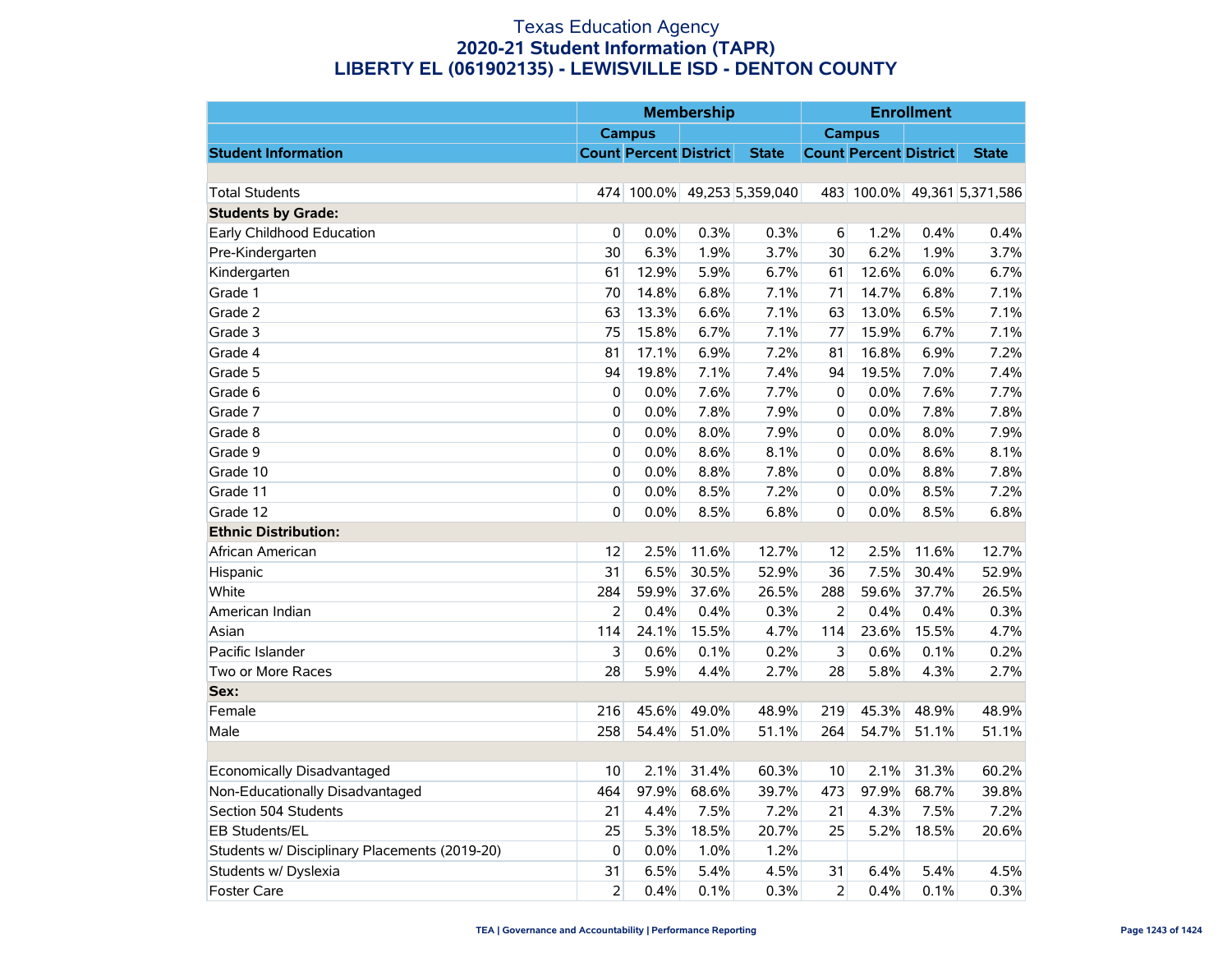|                                                                          |             |                               | <b>Membership</b> |              |             |               | <b>Enrollment</b>             |              |
|--------------------------------------------------------------------------|-------------|-------------------------------|-------------------|--------------|-------------|---------------|-------------------------------|--------------|
|                                                                          |             | <b>Campus</b>                 |                   |              |             | <b>Campus</b> |                               |              |
| <b>Student Information</b>                                               |             | <b>Count Percent District</b> |                   | <b>State</b> |             |               | <b>Count Percent District</b> | <b>State</b> |
| <b>Homeless</b>                                                          | $\mathbf 0$ | 0.0%                          | 1.1%              | 1.1%         | $\mathbf 0$ | 0.0%          | 1.1%                          | 1.1%         |
| Immigrant                                                                | 13          | 2.7%                          | 2.7%              | 2.0%         | 13          | 2.7%          | 2.7%                          | 2.0%         |
| Migrant                                                                  | 0           | 0.0%                          | 0.0%              | 0.3%         | $\mathbf 0$ | 0.0%          | 0.0%                          | 0.3%         |
| Title I                                                                  | 0           | 0.0%                          | 40.3%             | 64.5%        | 0           | 0.0%          | 40.3%                         | 64.5%        |
| Military Connected                                                       | 31          | 6.5%                          | 1.9%              | 2.7%         | 31          | 6.4%          | 1.9%                          | 2.7%         |
| At-Risk                                                                  | 40          | 8.4%                          | 36.8%             | 49.2%        | 40          | 8.3%          | 36.7%                         | 49.1%        |
| <b>Students by Instructional Program:</b>                                |             |                               |                   |              |             |               |                               |              |
| <b>Bilingual/ESL Education</b>                                           | 24          | 5.1%                          | 19.4%             | 21.0%        | 24          | 5.0%          | 19.4%                         | 20.9%        |
| Gifted and Talented Education                                            | 31          | 6.5%                          | 11.5%             | 8.3%         | 31          | 6.4%          | 11.5%                         | 8.3%         |
| <b>Special Education</b>                                                 | 80          | 16.9%                         | 15.2%             | 11.1%        | 89          | 18.4%         | 15.4%                         | 11.3%        |
| Students with Disabilities by Type of Primary Disability:                |             |                               |                   |              |             |               |                               |              |
| <b>Total Students with Disabilities</b>                                  | 80          |                               |                   |              |             |               |                               |              |
| By Type of Primary Disability<br>Students with Intellectual Disabilities | 25          | 31.3%                         | 40.3%             | 42.5%        |             |               |                               |              |
| Students with Physical Disabilities                                      | 19          | 23.8%                         | 19.1%             | 21.3%        |             |               |                               |              |
| <b>Students with Autism</b>                                              | 20          | 25.0%                         | 15.4%             | 14.1%        |             |               |                               |              |
| Students with Behavioral Disabilities                                    | $**$        | $***$                         | 24.3%             | 20.6%        |             |               |                               |              |
| Students with Non-Categorical Early Childhood                            | $\ast$      | $\ast$                        | 1.0%              | 1.5%         |             |               |                               |              |
| Mobility (2019-20):                                                      |             |                               |                   |              |             |               |                               |              |
| <b>Total Mobile Students</b>                                             | 21          | 4.9%                          | 10.1%             | 13.8%        |             |               |                               |              |
| By Ethnicity:<br>African American                                        | 2           | 0.5%                          | 2.4%              | 2.8%         |             |               |                               |              |
| Hispanic                                                                 | 1           | 0.2%                          | 3.5%              | 7.1%         |             |               |                               |              |
| White                                                                    | 10          | 2.3%                          | 2.9%              | 3.1%         |             |               |                               |              |
| American Indian                                                          | 0           | 0.0%                          | 0.0%              | 0.1%         |             |               |                               |              |
| Asian                                                                    | 6           | 1.4%                          | 0.9%              | 0.4%         |             |               |                               |              |
| Pacific Islander                                                         | 0           | 0.0%                          | 0.0%              | 0.0%         |             |               |                               |              |
| Two or More Races                                                        | 2           | 0.5%                          | 0.4%              | 0.4%         |             |               |                               |              |
| Count and Percent of Special Ed Students who are Mobile                  | 3           | 3.1%                          | 11.9%             | 16.5%        |             |               |                               |              |
| Count and Percent of EB Students/EL who are Mobile                       | 2           | 8.0%                          | 11.8%             | 13.6%        |             |               |                               |              |
| Count and Percent of Econ Dis Students who are Mobile                    | 2           | 25.0%                         | 15.1%             | 16.0%        |             |               |                               |              |
| Student Attrition (2019-20):                                             |             |                               |                   |              |             |               |                               |              |
| <b>Total Student Attrition</b>                                           | 76          | 17.9%                         | 13.8%             | 16.6%        |             |               |                               |              |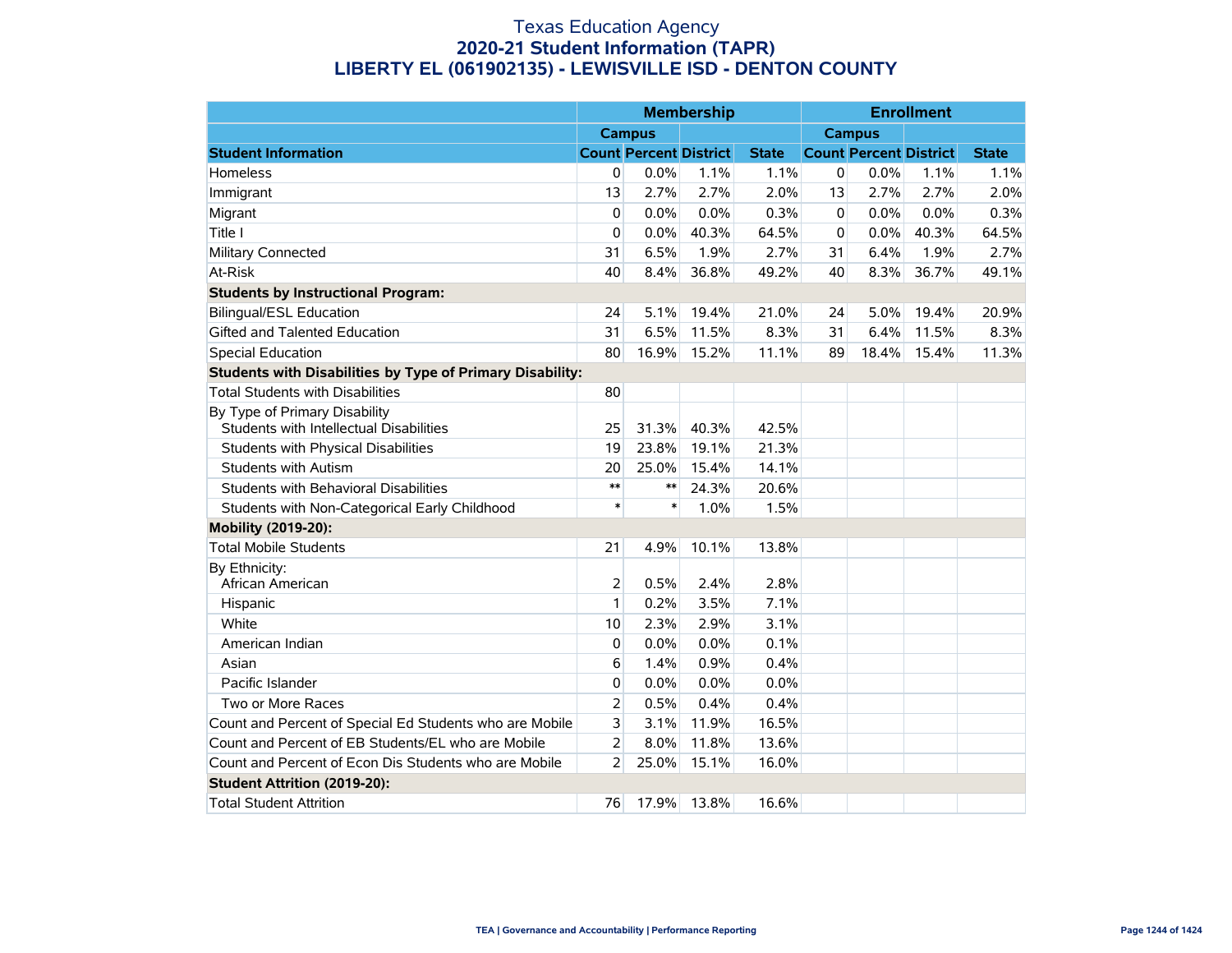|                                                                                  | --Non-Special<br><b>Education Rates--</b> |         |              | ---Special Education<br>Rates--- |         |              |
|----------------------------------------------------------------------------------|-------------------------------------------|---------|--------------|----------------------------------|---------|--------------|
| <b>Student</b><br><b>Information Campus District State Campus District State</b> |                                           |         |              |                                  |         |              |
| <b>Retention Rates by Grade:</b>                                                 |                                           |         |              |                                  |         |              |
| Kindergarten                                                                     | $0.0\%$                                   | $1.0\%$ | 1.4%         | 22.2%                            | 5.2%    | 4.8%         |
| Grade 1                                                                          | $0.0\%$                                   |         | $0.7\%$ 1.9% | $0.0\%$                          |         | $0.8\%$ 3.2% |
| Grade 2                                                                          | $0.0\%$                                   | 0.2%    | 1.0%         | 5.3%                             |         | $0.6\%$ 1.4% |
| Grade 3                                                                          | $0.0\%$                                   |         | $0.3\%$ 0.5% | $0.0\%$                          |         | $0.4\%$ 0.6% |
| Grade 4                                                                          | $0.0\%$                                   |         | $0.4\%$ 0.3% | $0.0\%$                          | $0.3\%$ | 0.4%         |
| Grade 5                                                                          | 0.0%                                      |         | $0.1\%$ 0.2% | $0.0\%$                          |         | $0.1\%$ 0.3% |
| Grade 6                                                                          |                                           |         | $0.3\%$ 0.2% |                                  | $0.0\%$ | 0.3%         |
| Grade 7                                                                          |                                           |         | $0.5\%$ 0.3% | -                                |         | $0.2\%$ 0.3% |
| Grade 8                                                                          |                                           |         | $0.5\%$ 0.2% | -                                |         | $0.0\%$ 0.4% |
| Grade 9                                                                          |                                           |         | 2.6% 4.7%    |                                  |         | 4.3% 7.8%    |

Class Size Averages by Grade and Subject (Derived from teacher responsibility records):

| <b>Class Size</b><br><b>Information</b> | <b>Campus District State</b> |      |      |  |  |
|-----------------------------------------|------------------------------|------|------|--|--|
| Elementary:                             |                              |      |      |  |  |
| Kindergarten                            | 15.1                         | 16.6 | 17.7 |  |  |
| Grade 1                                 | 15.9                         | 16.6 | 18.0 |  |  |
| Grade 2                                 | 17.2                         | 16.3 | 18.0 |  |  |
| Grade 3                                 | 18.4                         | 16.6 | 18.2 |  |  |
| Grade 4                                 | 18.1                         | 16.5 | 18.3 |  |  |
| Grade 5                                 | 22.3                         | 17.0 | 19.8 |  |  |
| Grade 6                                 |                              | 15.2 | 19.4 |  |  |
| Secondary:                              |                              |      |      |  |  |
| English/Language Arts                   |                              | 14.8 | 15.7 |  |  |
| Foreign Languages                       |                              | 13.3 | 17.8 |  |  |
| <b>Mathematics</b>                      |                              | 15.6 | 16.9 |  |  |
| Science                                 |                              | 14.4 | 17.9 |  |  |
| Social Studies                          |                              | 17.1 | 18.3 |  |  |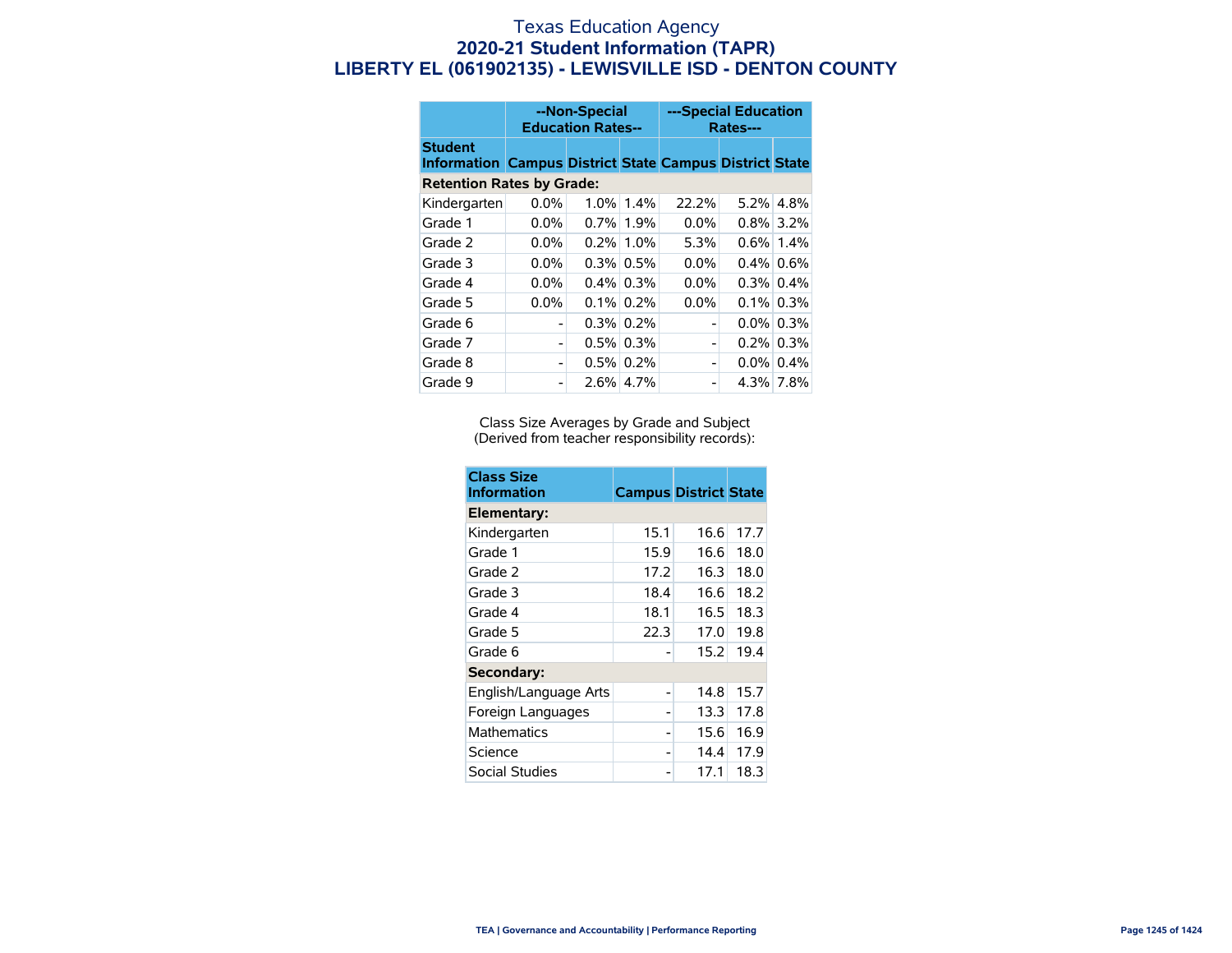|                                               | --------- Campus ---------            |         |        |                |  |  |
|-----------------------------------------------|---------------------------------------|---------|--------|----------------|--|--|
| <b>Staff Information</b>                      | <b>Count/Average Percent District</b> |         |        | <b>State</b>   |  |  |
|                                               |                                       |         |        |                |  |  |
| <b>Total Staff</b>                            | 50.9                                  | 100.0%  | 100.0% | 100.0%         |  |  |
|                                               |                                       |         |        |                |  |  |
| <b>Professional Staff:</b>                    | 43.9                                  | 86.2%   | 73.4%  | 64.3%          |  |  |
| Teachers                                      | 37.4                                  | 73.5%   | 58.0%  | 49.6%          |  |  |
| Professional Support                          | 4.5                                   | 8.8%    | 11.1%  | 10.6%          |  |  |
| Campus Administration (School Leadership)     | 2.0                                   | 3.9%    | 3.1%   | 3.0%           |  |  |
| <b>Educational Aides:</b>                     | 7.0                                   | 13.8%   | 9.8%   | 10.6%          |  |  |
| <b>Librarians and Counselors (Headcount):</b> |                                       |         |        |                |  |  |
| <b>Full-time Librarians</b>                   | 1.0                                   | n/a     | 56.0   | 4,290.0        |  |  |
| Part-time Librarians                          | 0.0                                   | n/a     | 7.0    | 582.0          |  |  |
| <b>Full-time Counselors</b>                   | 1.0                                   | n/a     |        | 162.0 13,211.0 |  |  |
| Part-time Counselors                          | 0.0                                   | n/a     | 1.0    | 1,126.0        |  |  |
|                                               |                                       |         |        |                |  |  |
| Total Minority Staff:                         | 6.0                                   | 11.8%   | 27.2%  | 51.5%          |  |  |
| <b>Teachers by Ethnicity:</b>                 |                                       |         |        |                |  |  |
| African American                              | 1.0                                   | 2.7%    | 5.8%   | 11.1%          |  |  |
| Hispanic                                      | 1.0                                   | 2.7%    | 12.7%  | 28.4%          |  |  |
| White                                         | 34.4                                  | 92.0%   | 77.0%  | 56.9%          |  |  |
| American Indian                               | 0.0                                   | 0.0%    | 0.6%   | 0.3%           |  |  |
| Asian                                         | 0.0                                   | 0.0%    | 2.2%   | 1.8%           |  |  |
| Pacific Islander                              | 0.0                                   | 0.0%    | 0.1%   | 0.2%           |  |  |
| Two or More Races                             | 1.0                                   | 2.7%    | 1.6%   | 1.2%           |  |  |
| <b>Teachers by Sex:</b>                       |                                       |         |        |                |  |  |
| <b>Males</b>                                  | 3.0                                   | $8.0\%$ | 20.3%  | 23.8%          |  |  |
| Females                                       | 34.4                                  | 92.0%   | 79.7%  | 76.2%          |  |  |
| <b>Teachers by Highest Degree Held:</b>       |                                       |         |        |                |  |  |
| No Degree                                     | 0.0                                   | 0.0%    | 0.6%   | 1.2%           |  |  |
| <b>Bachelors</b>                              | 28.3                                  | 75.6%   | 71.0%  | 73.0%          |  |  |
| <b>Masters</b>                                | 9.1                                   | 24.4%   | 27.7%  | 25.0%          |  |  |
| Doctorate                                     | 0.0                                   | 0.0%    | 0.7%   | 0.7%           |  |  |
| <b>Teachers by Years of Experience:</b>       |                                       |         |        |                |  |  |
| <b>Beginning Teachers</b>                     | 2.3                                   | 6.2%    | 4.4%   | 6.7%           |  |  |
| 1-5 Years Experience                          | 0.1                                   | 0.1%    | 21.5%  | 27.8%          |  |  |
| 6-10 Years Experience                         | 4.0                                   | 10.7%   | 21.4%  | 20.3%          |  |  |
| 11-20 Years Experience                        | 19.0                                  | 50.9%   | 32.6%  | 29.1%          |  |  |
| 21-30 Years Experience                        | 10.0                                  | 26.8%   | 17.0%  | 13.0%          |  |  |
| Over 30 Years Experience                      | 2.0                                   | 5.4%    | 3.1%   | 3.1%           |  |  |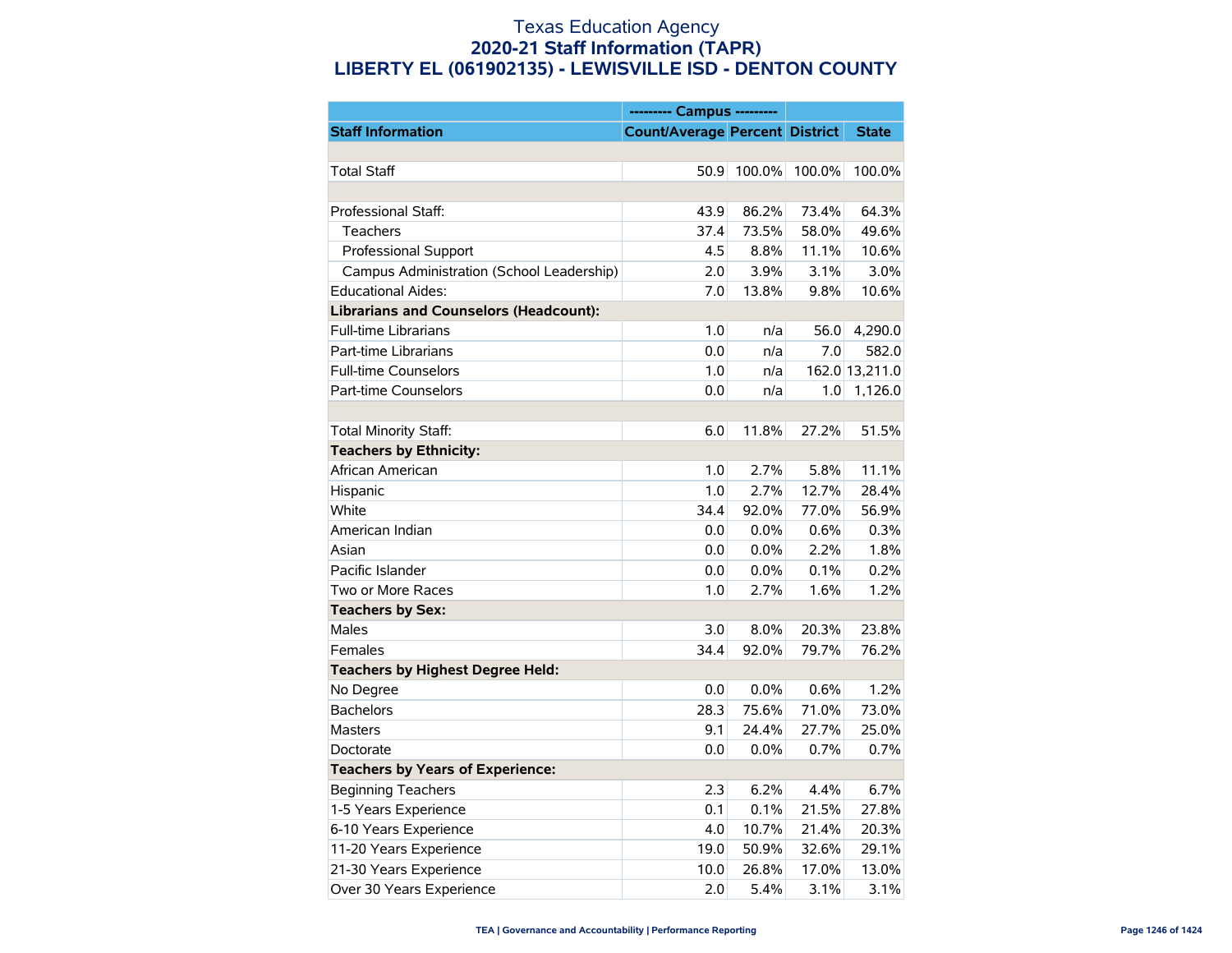|                                | --------- Campus ---------           |      |  |  |
|--------------------------------|--------------------------------------|------|--|--|
| <b>Staff Information</b>       | Count/Average Percent District State |      |  |  |
|                                |                                      |      |  |  |
| Number of Students per Teacher | 13.3<br>12.7<br>n/a                  | 14.5 |  |  |

| <b>Staff Information</b>                                             | <b>Campus</b> | <b>District</b> | <b>State</b> |  |  |
|----------------------------------------------------------------------|---------------|-----------------|--------------|--|--|
| <b>Experience of Campus Leadership:</b>                              |               |                 |              |  |  |
| Average Years Experience of Principals                               | 9.0           | 6.1             | 6.4          |  |  |
| Average Years Experience of Principals with District                 | 9.0           | 5.6             | 5.5          |  |  |
| Average Years Experience of Assistant Principals                     | 2.0           | 6.6             | 5.5          |  |  |
| Average Years Experience of Assistant Principals with District       | 2.0           | 6.2             | 4.8          |  |  |
|                                                                      |               |                 |              |  |  |
| Average Years Experience of Teachers:                                | 16.5          | 12.5            | 11.2         |  |  |
| Average Years Experience of Teachers with District:                  | 12.8          | 8.6             | 7.2          |  |  |
| Average Teacher Salary by Years of Experience (regular duties only): |               |                 |              |  |  |
| <b>Beginning Teachers</b>                                            | \$55,385      | \$51,841        | \$50,849     |  |  |
| 1-5 Years Experience                                                 | \$56,749      | \$56,007        | \$53,288     |  |  |
| 6-10 Years Experience                                                | \$57,521      | \$58,625        | \$56,282     |  |  |
| 11-20 Years Experience                                               | \$61,297      | \$61,269        | \$59,900     |  |  |
| 21-30 Years Experience                                               | \$65,467      | \$65,703        | \$64,637     |  |  |
| Over 30 Years Experience                                             | \$72,820      | \$75,771        | \$69,974     |  |  |
| Average Actual Salaries (regular duties only):                       |               |                 |              |  |  |
| <b>Teachers</b>                                                      | \$62,253      | \$60,349        | \$57,641     |  |  |
| Professional Support                                                 | \$65,082      | \$69,211        | \$68,030     |  |  |
| Campus Administration (School Leadership)                            | \$83,832      | \$88,094        | \$83,424     |  |  |
|                                                                      |               |                 |              |  |  |
| Instructional Staff Percent:                                         | n/a           | 71.7%           | 64.6%        |  |  |
|                                                                      |               |                 |              |  |  |
| Contracted Instructional Staff (not incl. above):                    | 0.0           | 0.0             | 5,731.4      |  |  |

|                                          | ----- Campus ----- |                         |         |              |
|------------------------------------------|--------------------|-------------------------|---------|--------------|
| <b>Program Information</b>               | Count              | <b>Percent District</b> |         | <b>State</b> |
| Teachers by Program (population served): |                    |                         |         |              |
| <b>Bilingual/ESL Education</b>           | $1.5\,$            | $4.0\%$                 | 6.3%    | 6.2%         |
| Career and Technical Education           | 0.0                | $0.0\%$                 | 3.7%    | 5.1%         |
| Compensatory Education                   | 0.0                | $0.0\%$                 | $0.0\%$ | 2.8%         |
| Gifted and Talented Education            | 1.0                | 2.7%                    | $1.1\%$ | 1.8%         |
| <b>Regular Education</b>                 | 30.6               | 82.0%                   | 67.0%   | 71.0%        |
| <b>Special Education</b>                 | 4.1                | 10.9%                   | 15.7%   | 9.4%         |
| Other                                    | 0.2                | 0.4%                    | 6.2%    | 3.6%         |